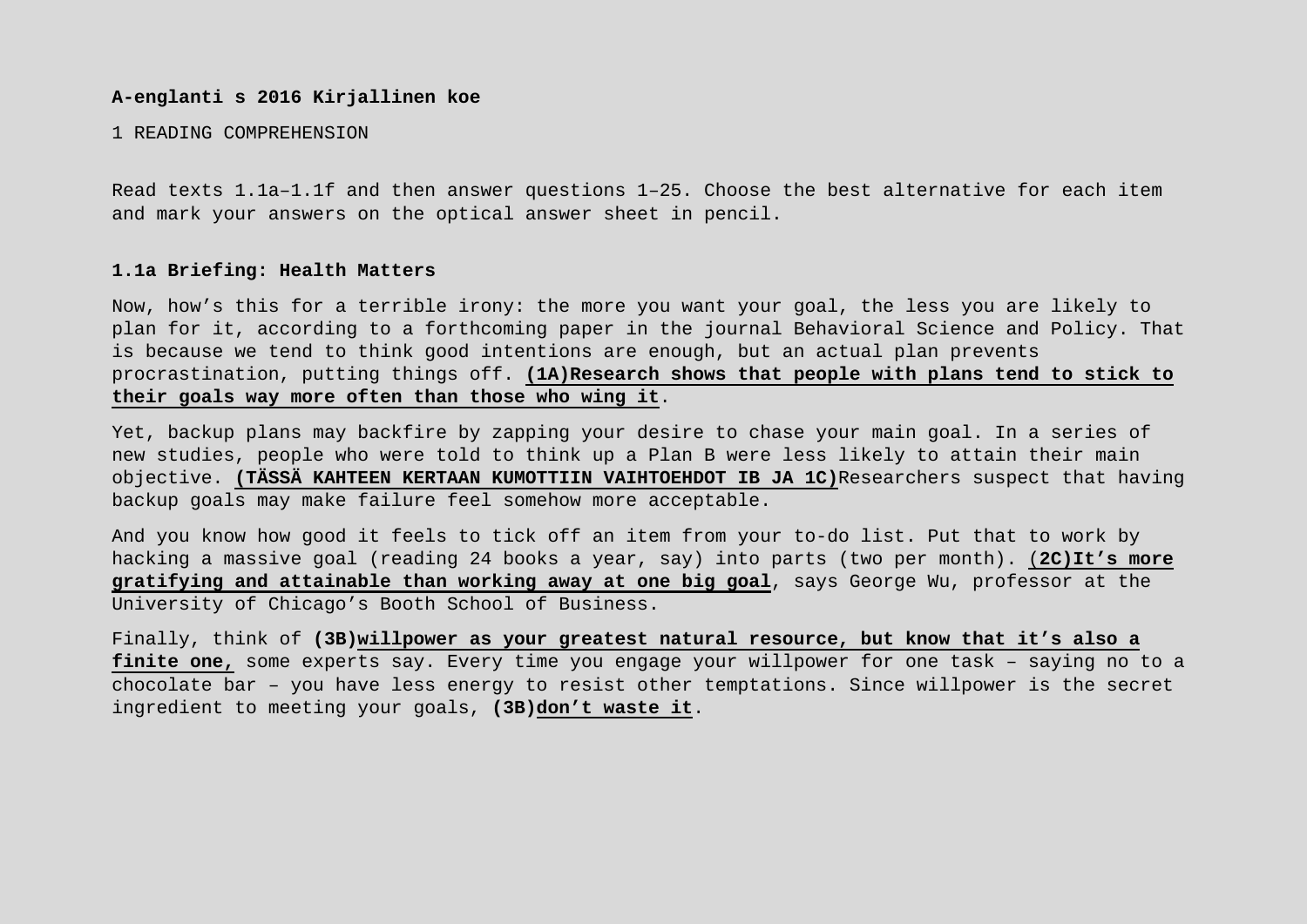## **1.1a Briefing: Health Matters**

\_\_\_\_\_

Now, how's this for a terrible irony: the more you want your goal, the less you are likely to plan for it, according to a forthcoming paper in the journal Behavioral Science and Policy. That is because we tend to think good intentions are enough, but an actual plan prevents procrastination, putting things off. **(1A)Research shows that people with plans tend to stick to their goals way more often than those who wing it**.

Yet, backup plans may backfire by zapping your desire to chase your main goal. In a series of new studies, people who were told to think up a Plan B were less likely to attain their main objective. **(TÄSSÄ KAHTEEN KERTAAN KUMOTTIIN VAIHTOEHDOT IB JA 1C)**Researchers suspect that having backup goals may make failure feel somehow more acceptable.

1. How does research view the art of goal setting?

**A It emphasizes the importance of making a plan**

- B It highlights the necessity to create multiple plans **PÄINVASTOIN!**
- C It outlines the need for back-up plans **PÄINVASTOIN!**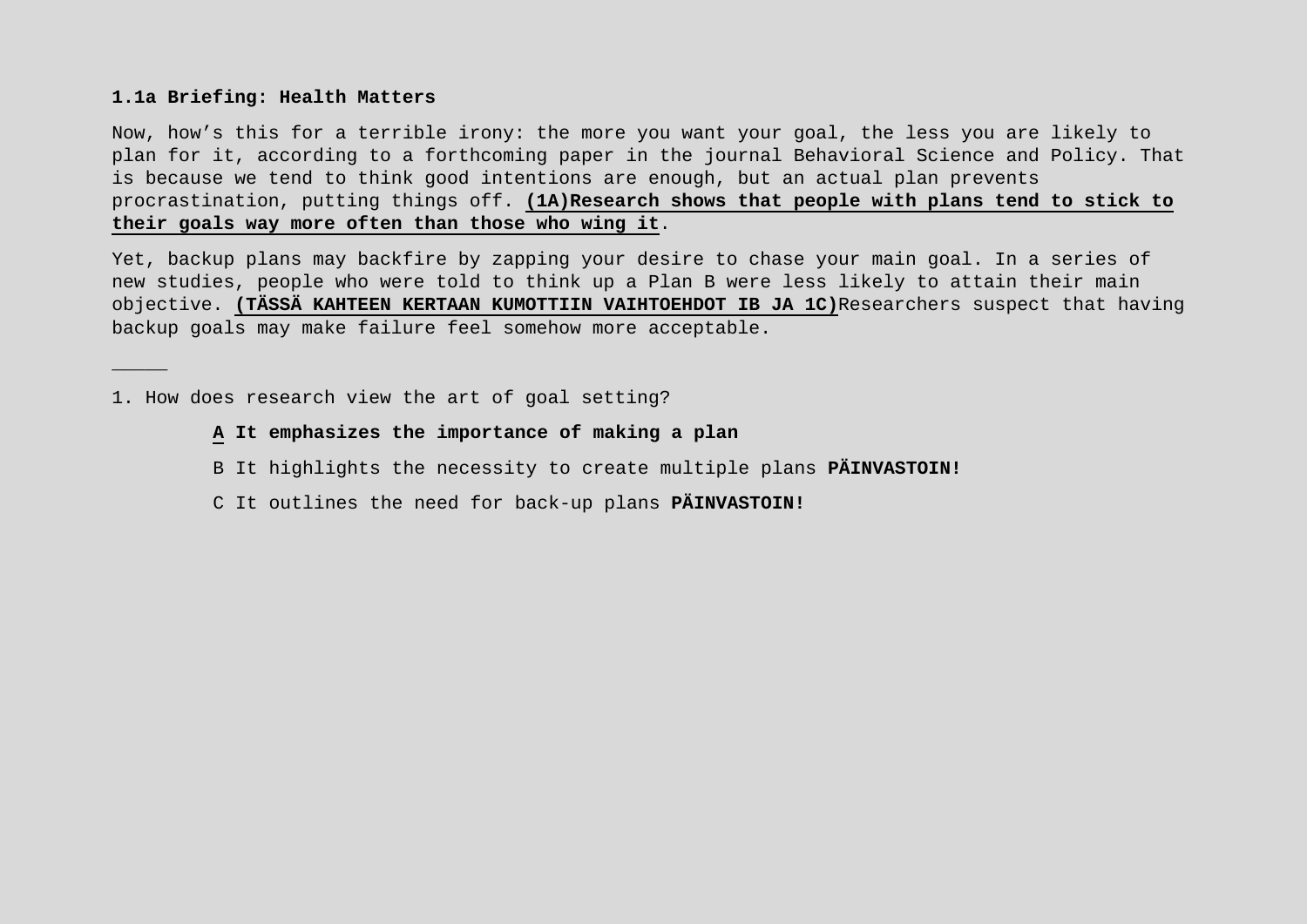And you know how good it feels to tick off an item from your to-do list. Put that to work by hacking a massive goal (reading 24 books a year, say) into parts (two per month). (**2C)It's more gratifying and attainable than working away at one big goal**, says George Wu, professor at the University of Chicago's Booth School of Business.

2. Why does it pay off to cut objectives into pieces?

A They become more updated

\_\_\_\_\_

B They become more important

**C They become more doable = DO+ABLE = TEHTÄVISSÄ OLEVA**

**MUISTA SANANMUODOSTUKSEN SÄÄNNÖT! PILKO OUDON NÄKÖISET SANAT OSIIN JA KATSO, LÖYTYISIKÖ SIELTÄ TUTTUA. GRATIFYING-SANA ON SAMAA KANTAA KUIN GRATEFUL (=KIITOLLINEN) JA ATTAINABLE TULEE SANOISTA ATTAIN+ABLE=SAAVUTETTAVISSA OLEVA. NÄIDEN AVULLA OIKEA VASTAUS LÖYTYI HELPOSTI.**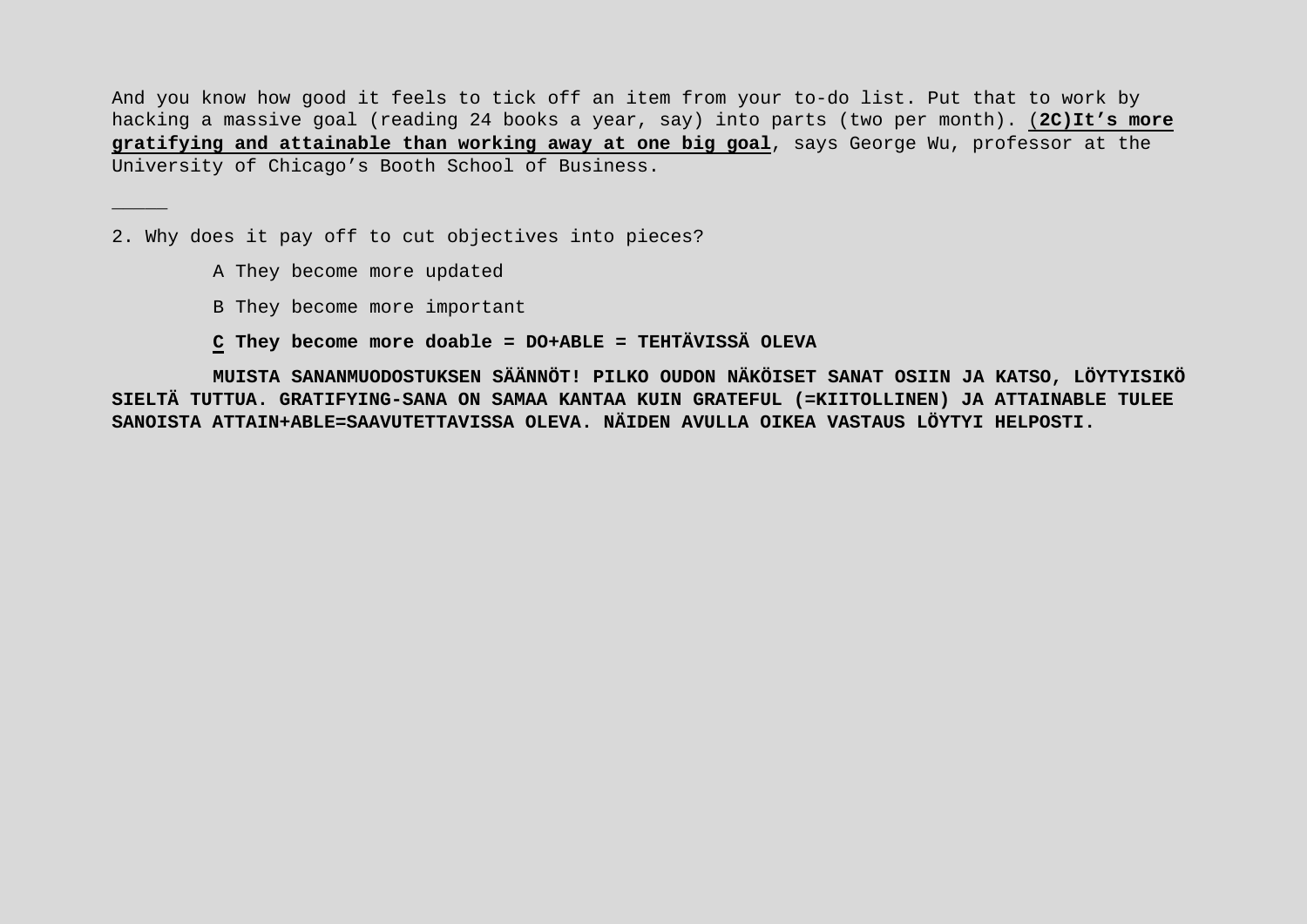Finally, think of **(3B)willpower as your greatest natural resource, but know that it's also a finite one,** some experts say. Every time you engage your willpower for one task – saying no to a chocolate bar – you have less energy to resist other temptations. Since willpower is the secret ingredient to meeting your goals, **(3B)don't waste it**.

3. What is said of willpower?

\_\_\_\_\_

\_\_\_\_\_

A It can be used quickly

**B It must be used wisely - TÄRKEÄ MUTTA RAJALLINEN RESURSSI, KÄYTETTÄVÄ SÄÄSTELIÄÄSTI**

C It should be used widely **= LAAJASTI -> PÄINVASTOIN!**

4. Opt for an alternative heading for this text.

**A How to Make Your Decisions Firm and Achievable**

B How to Make Your Objectives Relevant and New

C How to Make Your Plans Predictable and Light

**TÄTÄ VARTEN LUE KOKO TEKSTI UUDELLEEN: MISTÄ PUHUTAAN JA MIKÄ ON PÄÄSANOMA?**

**HUOMAA MELKEIN-SYNONYYMIT** *ATTAINABLE***,** *DOABLE* **JA** *ACHIEVABLE***.**

*FIRM* **ON VAKAA, JÄMERÄ, PITÄVÄ - TAHDONVOIMASTA JA TAVOITTEISSA PYSYMISESTÄHÄN OLI KYSE!**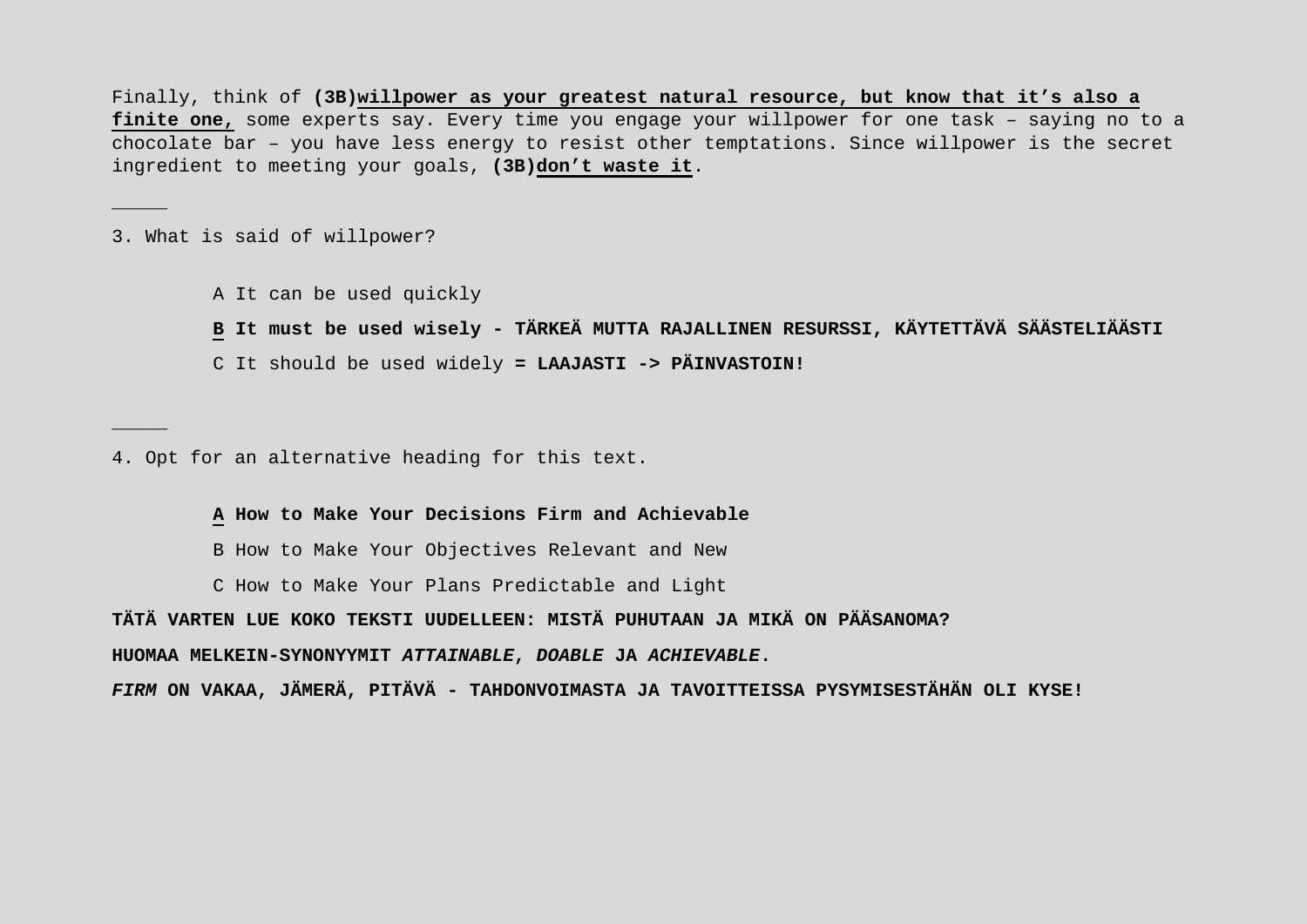## 1. How does research view the art of goal setting?

## **A It emphasizes the importance of making a plan**

B It highlights the necessity to create multiple plans **PÄINVASTOIN!**

C It outlines the need for back-up plans **PÄINVASTOIN!**

2. Why does it pay off to cut objectives into pieces?

A They become more updated

B They become more important

# **C They become more doable = DO+ABLE = TEHTÄVISSÄ OLEVA**

**MUISTA SANANMUODOSTUKSEN SÄÄNNÖT! PILKO OUDON NÄKÖISET SANAT OSIIN JA KATSO, LÖYTYISIKÖ SIELTÄ TUTTUA. GRATIFYING-SANA ON SAMAA KANTAA KUIN GRATEFUL (=KIITOLLINEN) JA ATTAINABLE TULEE SANOISTA ATTAIN+ABLE=SAAVUTETTAVISSA OLEVA. NÄIDEN AVULLA OIKEA VASTAUS LÖYTYI HELPOSTI.**

3. What is said of willpower?

A It can be used quickly

**B It must be used wisely - TÄRKEÄ MUTTA RAJALLINEN RESURSSI, KÄYTETTÄVÄ SÄÄSTELIÄÄSTI**

C It should be used widely **= LAAJASTI -> PÄINVASTOIN!**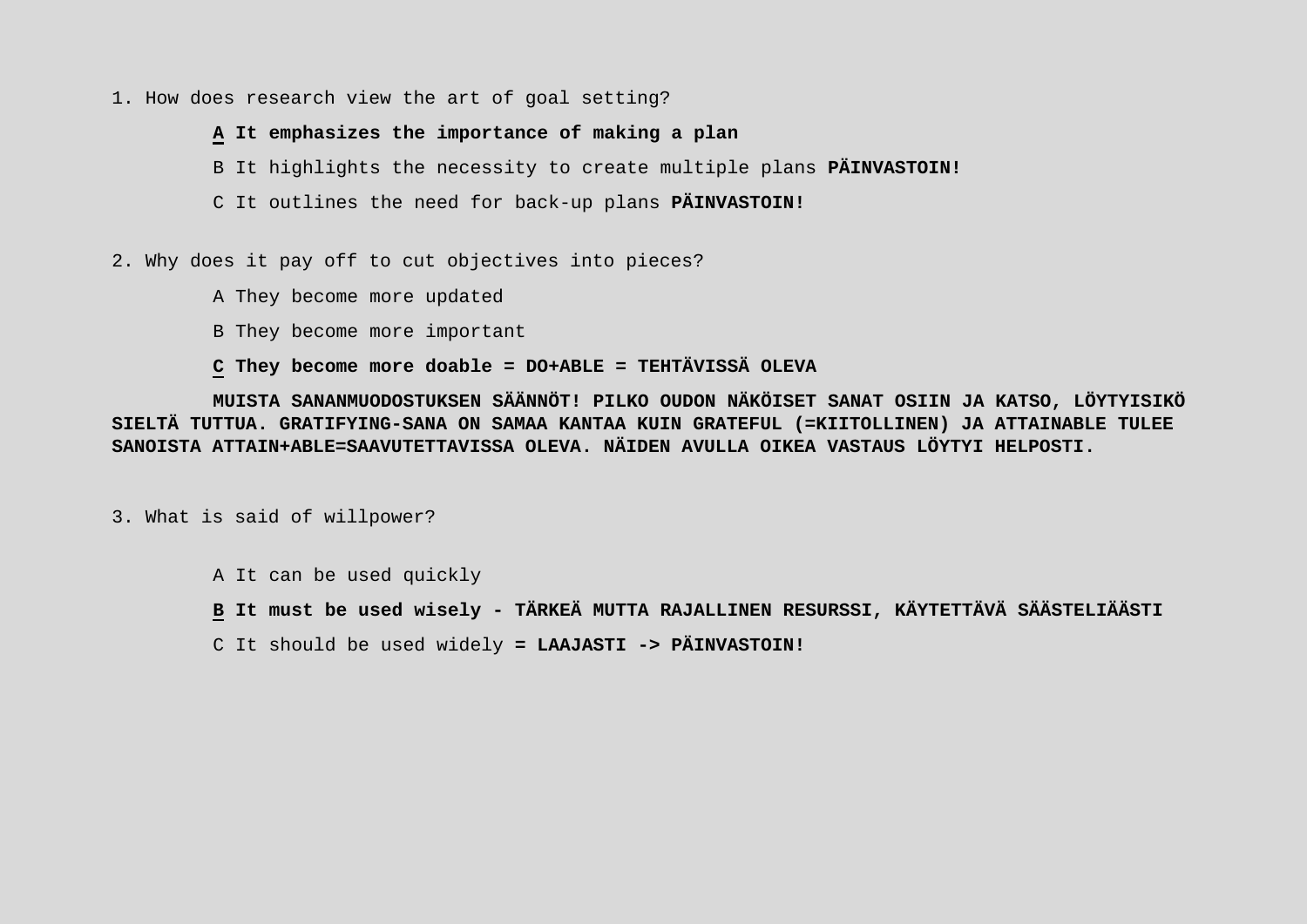4. Opt for an alternative heading for this text.

# **A How to Make Your Decisions Firm and Achievable**

B How to Make Your Objectives Relevant and New

C How to Make Your Plans Predictable and Light

**TÄTÄ VARTEN LUE KOKO TEKSTI UUDELLEEN: MISTÄ PUHUTAAN JA MIKÄ ON PÄÄSANOMA?**

**HUOMAA MELKEIN-SYNONYYMIT** *ATTAINABLE***,** *DOABLE* **JA** *ACHIEVABLE***.**

*FIRM* **ON VAKAA, JÄMERÄ, PITÄVÄ - TAHDONVOIMASTA JA TAVOITTEISSA PYSYMISESTÄHÄN OLI KYSE!**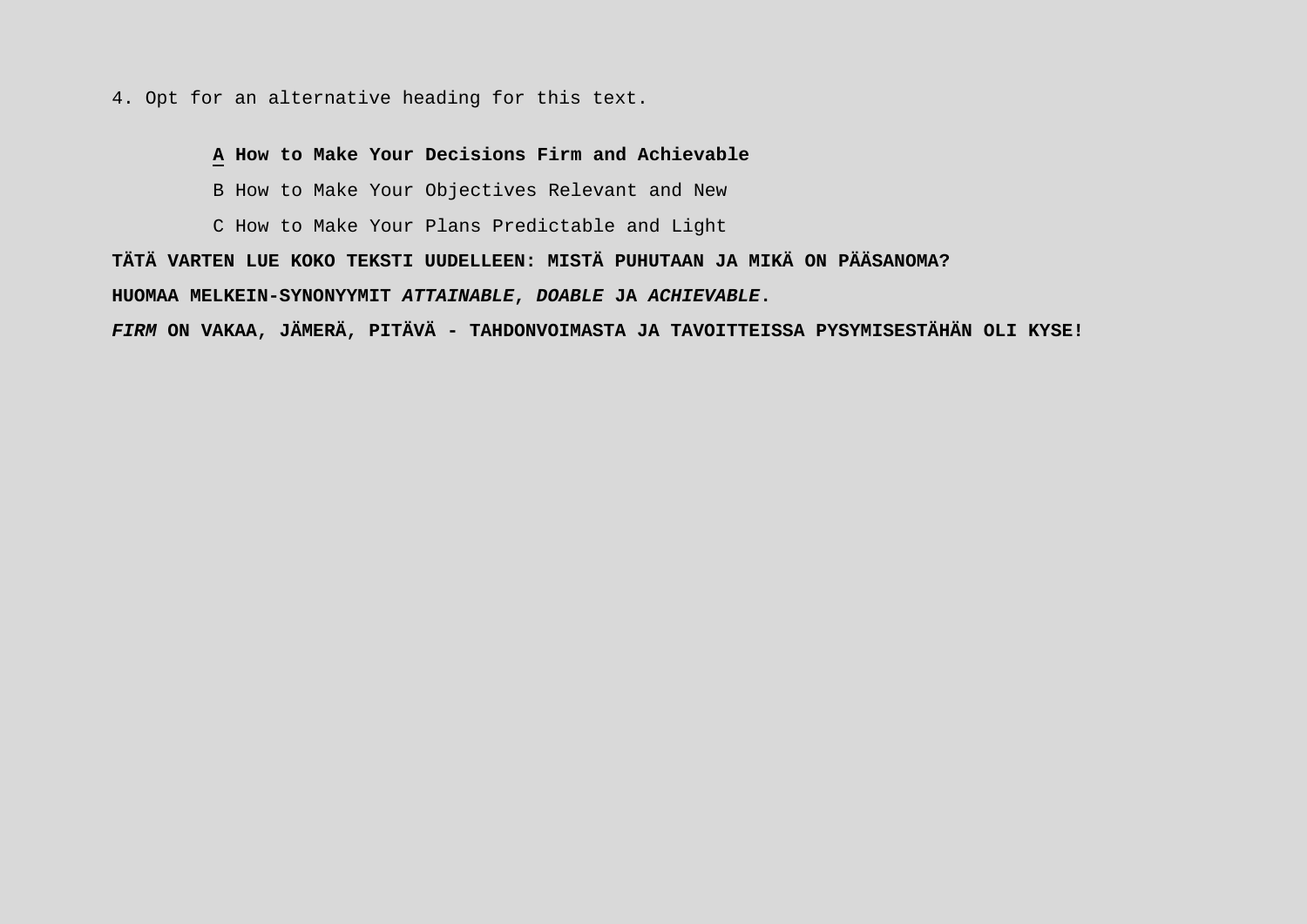### **1.1b A 21st-century Professional**

\_\_\_\_\_

In the following, Marie Blackman-Northwood, a biomedical research scientist, tells about her line of work.

"I was meant to go for the Cholera-project, but Tuesday 10 o'clock news announced all the British Airways flights to Sierra Leone had been cancelled. A few weeks later, I was forwarded the request from Public Health England to work on the Ebola project. (5C)We had an empty room still being worked on when we arrived at the Ebola Treatment Centre in Sierra Leone. (5C)We had to think about where equipment should be positioned and what systems to implement. If the electricity goes out, what do you do? Databases go down and we lose information, but we have back-up paper copies. When we receive a sample in the hospital in the UK, it usually just states 'query infection'. We could be looking at anything. Here, all samples are suspected Ebola, so we have strict criteria for handling them. (6B)We work in a very contained manner to prevent injury and spreading it to ourselves, **but we also** need to protect the sample to get a good result from it. For this purpose we wear our protective equipment and work within an instrument called an 'Isolator', a unit with gloves. (7B)Some view us volunteers as heroes but I'm not a hero, simply someone trying to be humane and help. It's about being resourceful in very difficult circumstances. That, for me, is the excitement of microbiology, as well as a passion for giving back."

5. According to this text, what were the working conditions first like in Sierra Leone?

A Skilled personnel were necessary to operate the pre-installed systems **- EI OLLUT VALMIIKSI ASENNETTUJA SYSTEEMEJÄ, TYHJÄ TILA OLI VASTASSA, KAIKKI PITI ASENTAA ITSE (TO POSITION = TO INSTALL**)

B Expertise was needed to prevent things from collapsing **- KYSYTTIIN LÄHTÖTILANNETTA; EI OLLUT MIKÄÄN ROMAHTAMASSA** 

**C Creativity was required to get everything running - TEKEMISTÄ JA PULMIA RIITTI HOMMAN KÄYNNISTÄMISESSÄ**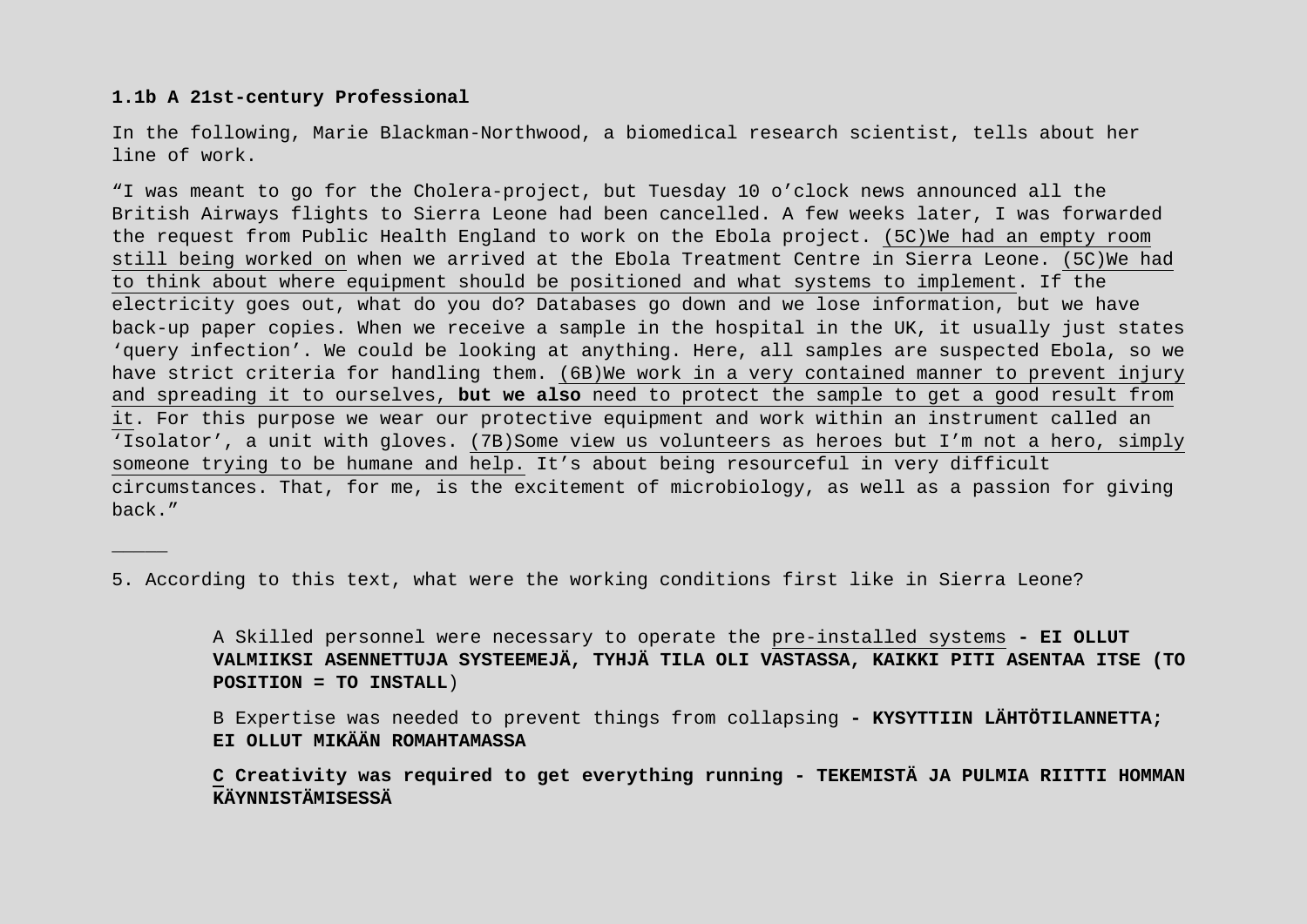If the electricity goes out, what do you do? Databases go down and we lose information, but we have back-up paper copies. When we receive a sample in the hospital in the UK, it usually just states 'query infection'. We could be looking at anything. Here, all samples are suspected Ebola, so we have strict criteria for handling them. (6B)We work in a very contained manner to prevent injury and spreading it to ourselves, **but we also** need to protect the sample to get a good result from it. For this purpose we wear our protective equipment and work within an instrument called an 'Isolator', a unit with gloves.

6. What is said of the sample handling procedures in Sierra Leone?

\_\_\_\_\_

\_\_\_\_\_

A They are in accordance with (=JNK MUKAINEN) specific national criteria - **TEKSTISSÄ VIITATAAN BRITANNIAN KÄYTÄNTÖIHIN, MUTTA EI SAMA SIERRA LEONESSA**

**B They take into account both the scientists and samples**

C They fail to reach the strict standard set **FAIL = EPÄONNISTUA - EI TÄSSÄ EPÄONNISTUTA; LUE TARKKAAN JOKA IKINEN SANA!**

(7B)Some view us volunteers as heroes but I'm not a hero, simply someone trying to be humane and help. It's about being resourceful in very difficult circumstances. That, for me, is the excitement of microbiology, as well as a passion for giving back."

7. What is the scientist's take on being called a hero?

A She is quite overwhelmed by the praise **= VAIKUTTUNUT YLISTYKSESTÄ**

**B She is rather sensible in her reaction = JÄRKEVÄSTI/KÄYTÄNNÖLLISESTI SUHTAUTUU; TÄMÄ VASTAA KOMMENTIN SÄVYÄ.**

C She is very grateful for the attention **= KIITOLLINEN HUOMIOSTA**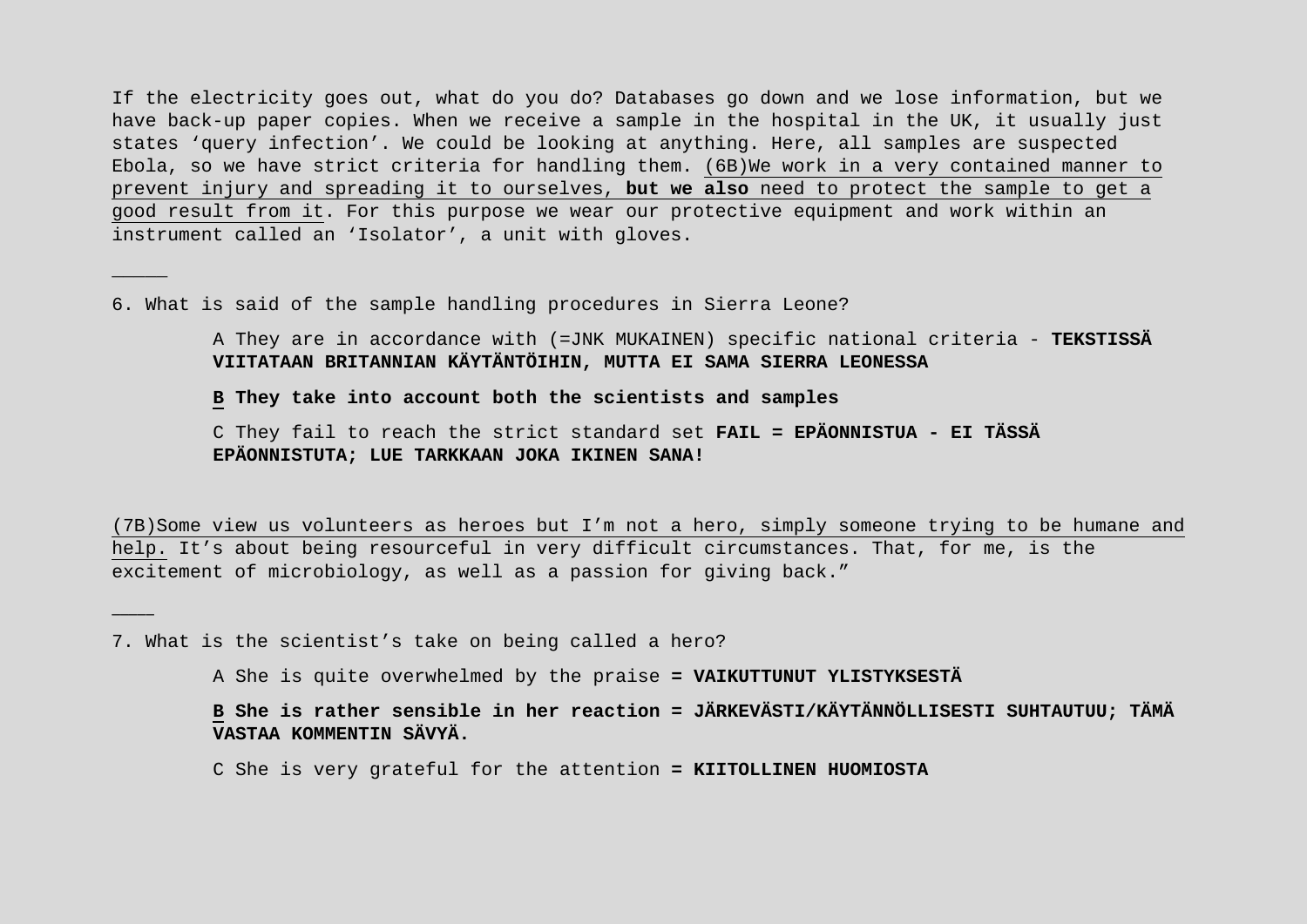## **1.1b A 21st-century Professional**

In the following, Marie Blackman-Northwood, a biomedical research scientist, tells about her line of work.

"I was meant to go for the Cholera-project, but Tuesday 10 o'clock news announced all the British Airways flights to Sierra Leone had been cancelled. A few weeks later, I was forwarded the request from Public Health England to work on the Ebola project. (5C)We had an empty room still being worked on when we arrived at the Ebola Treatment Centre in Sierra Leone. (5C)We had to think about where equipment should be positioned and what systems to implement. If the electricity goes out, what do you do? Databases go down and we lose information, but we have back-up paper copies. When we receive a sample in the hospital in the UK, it usually just states 'query infection'. We could be looking at anything. Here, all samples are suspected Ebola, so we have strict criteria for handling them. (6B)We work in a very contained manner to prevent injury and spreading it to ourselves, **but we also** need to protect the sample to get a good result from it. For this purpose we wear our protective equipment and work within an instrument called an 'Isolator', a unit with gloves. (7B)Some view us volunteers as heroes but I'm not a hero, simply someone trying to be humane and help. It's about being resourceful in very difficult circumstances. That, for me, is the excitement of microbiology, as well as a passion for giving back."

8. Choose an alternative heading for this text.

\_\_\_\_\_

- A Running an Unforeseen Test
- B Testing People in Real Life
- **C Testing for a Deadly Disease**

**TAAS PITÄÄ MIETTIÄ TEKSTIN PÄÄSISÄLTÖÄ: PUHUTTIINKO (A)JOSTAIN ENNENNÄKEMÄTTÖMÄSTÄ/YLLÄTTÄVÄSTÄ TESTAUSPROSESSISTA, (B)TOSIELÄMÄN IHMISTEN TESTAAMISESTA VAI (C)TAPPAVAN TAUDIN VARALTA TESTAAMISESTA? VIIMEISESTÄ OLI KYSE.**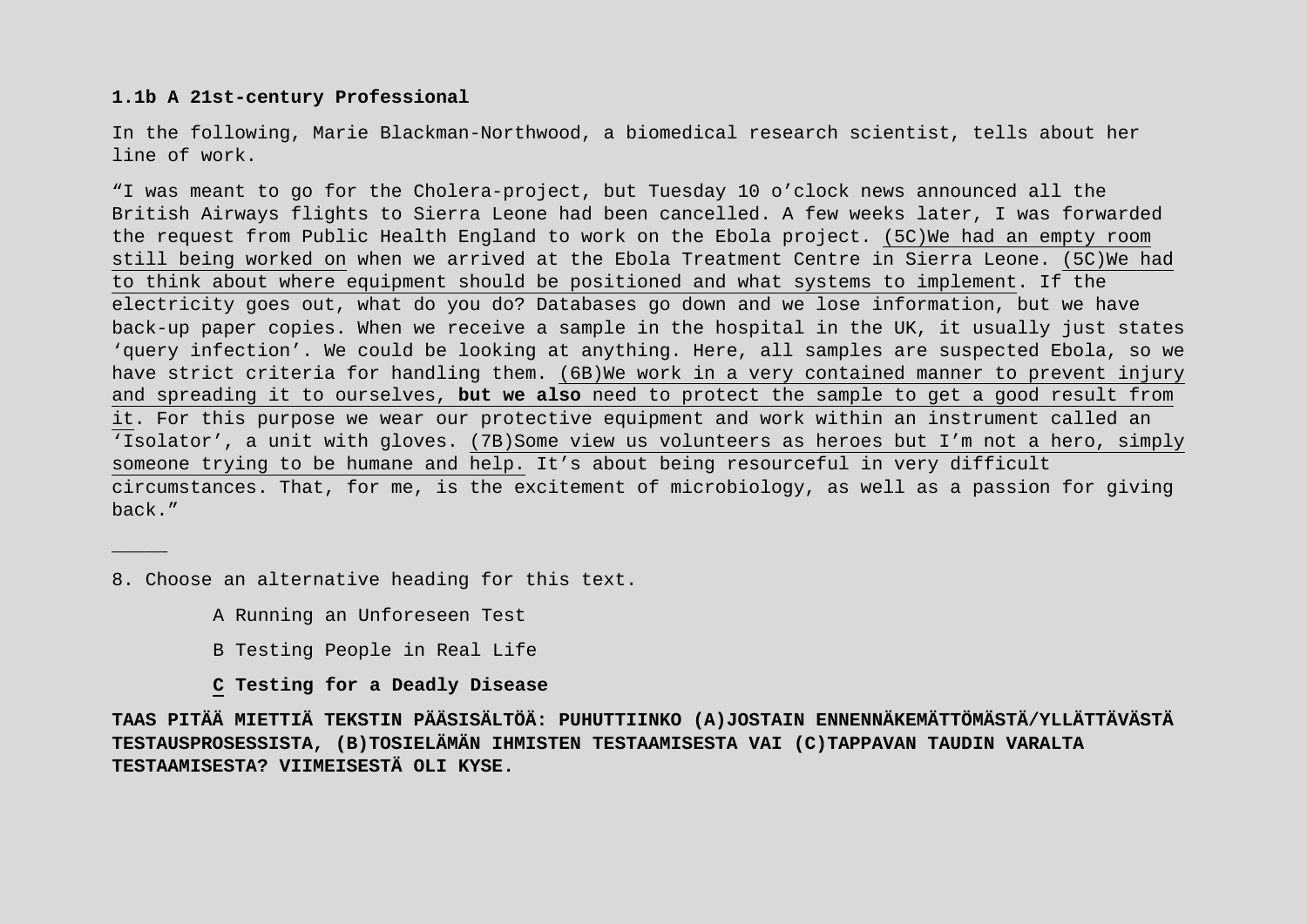5. According to this text, what were the working conditions first like in Sierra Leone?

A Skilled personnel were necessary to operate the pre-installed systems **- EI OLLUT VALMIIKSI ASENNETTUJA SYSTEEMEJÄ, TYHJÄ TILA OLI VASTASSA, KAIKKI PITI ASENTAA ITSE (TO POSITION = TO INSTALL**)

B Expertise was needed to prevent things from collapsing **- KYSYTTIIN LÄHTÖTILANNETTA; EI OLLUT MIKÄÄN ROMAHTAMASSA** 

**C Creativity was required to get everything running - TEKEMISTÄ JA PULMIA RIITTI HOMMAN KÄYNNISTÄMISESSÄ**

6. What is said of the sample handling procedures in Sierra Leone?

A They are in accordance with (=JNK MUKAINEN) specific national criteria - **TEKSTISSÄ VIITATAAN BRITANNIAN KÄYTÄNTÖIHIN, MUTTA EI SAMA SIERRA LEONESSA**

**B They take into account both the scientists and samples**

C They fail to reach the strict standard set **FAIL = EPÄONNISTUA - EI TÄSSÄ EPÄONNISTUTA; LUE TARKKAAN JOKA IKINEN SANA!**

7. What is the scientist's take on being called a hero?

A She is quite overwhelmed by the praise **= VAIKUTTUNUT YLISTYKSESTÄ**

**B She is rather sensible in her reaction = JÄRKEVÄSTI/KÄYTÄNNÖLLISESTI SUHTAUTUU; TÄMÄ VASTAA KOMMENTIN SÄVYÄ.**

C She is very grateful for the attention **= KIITOLLINEN HUOMIOSTA**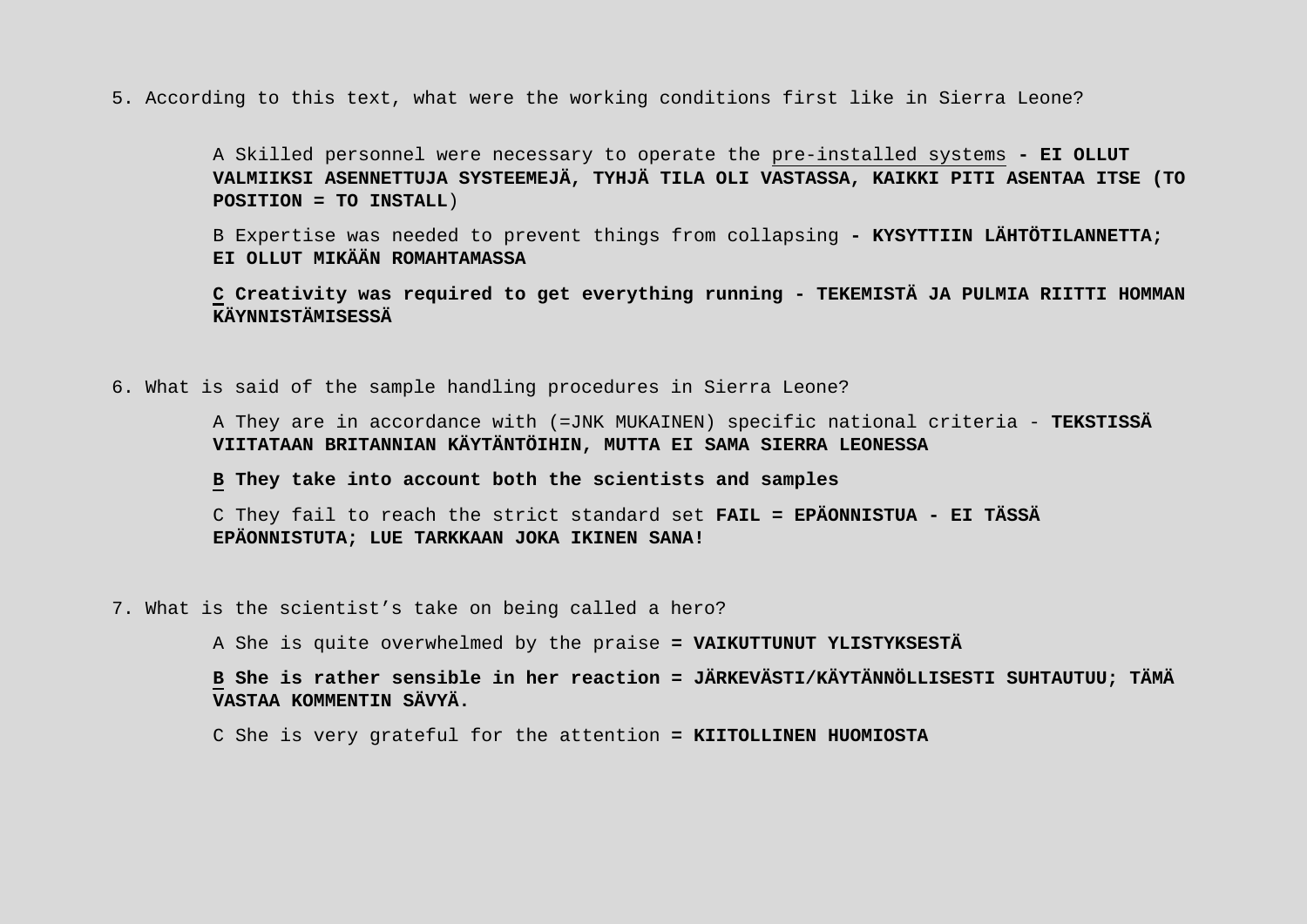- 8. Choose an alternative heading for this text.
	- A Running an Unforeseen Test
	- B Testing People in Real Life
	- **C Testing for a Deadly Disease**

**TAAS PITÄÄ MIETTIÄ TEKSTIN PÄÄSISÄLTÖÄ: PUHUTTIINKO (A)JOSTAIN ENNENNÄKEMÄTTÖMÄSTÄ/YLLÄTTÄVÄSTÄ TESTAUSPROSESSISTA, (B)TOSIELÄMÄN IHMISTEN TESTAAMISESTA VAI (C)TAPPAVAN TAUDIN VARALTA TESTAAMISESTA? VIIMEISESTÄ OLI KYSE.**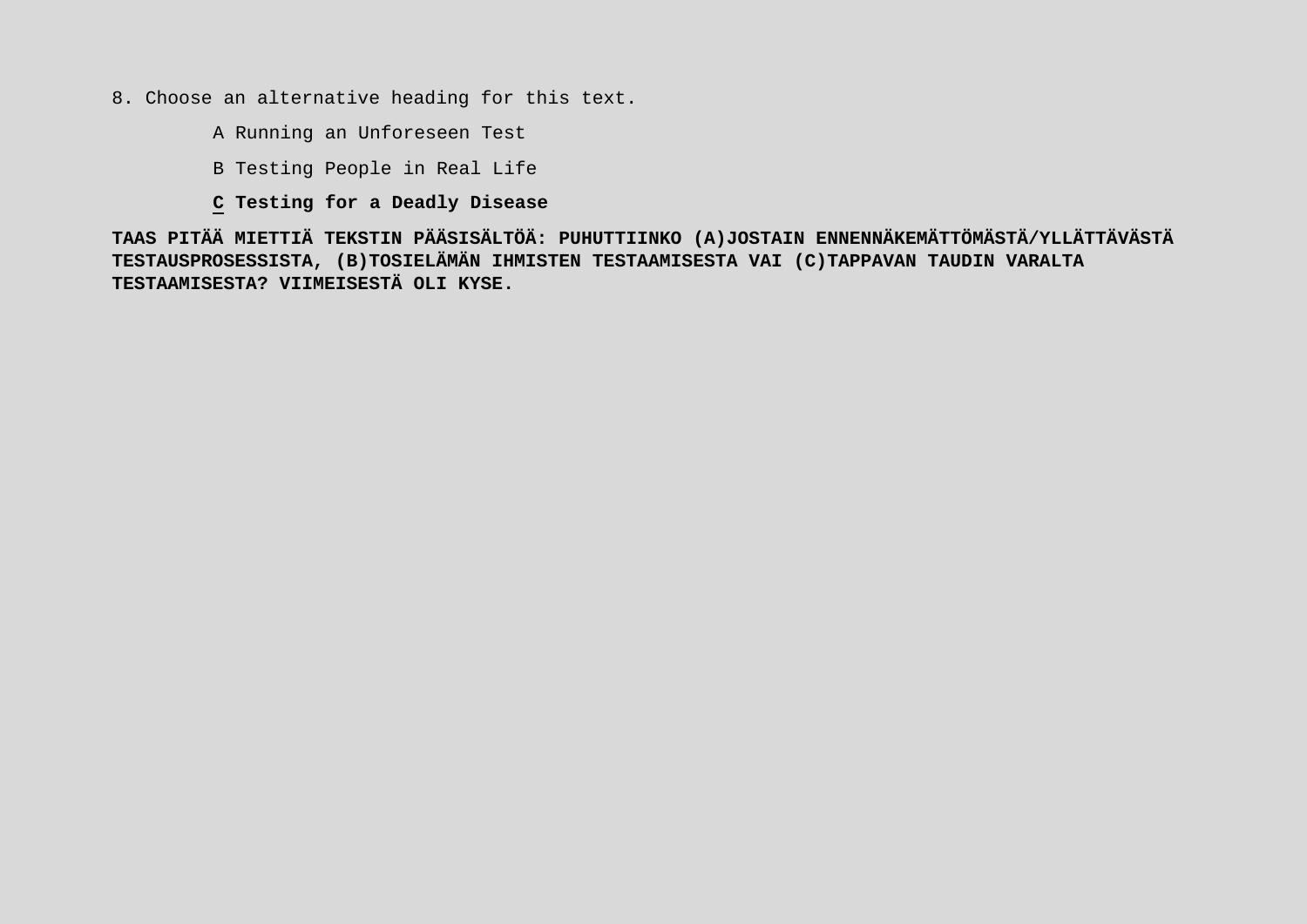### **1.1c Support a Great Nature Project**

\_\_\_\_\_

\_\_\_\_\_

From his home in Somerset, Simon King invites (10A)those interested to enjoy the wonders of wildlife-watching by tuning into one of ten live-streaming webcams, placed at various activity stations on his ten-acre site. The TV-presenter and nature expert has been creating habitats for flora and fauna since the age of ten. (9c)What is truly remarkable is that through the Simon King Wildlife Project charity he is now returning his land back to how it might have been hundreds of years ago in order to encourage wild animals onto it. Online visitors can watch as badgers sleep in their sett, otters pass by the river bend, kingfishers hunt on the lake and foxes enjoy a snack at the feeding station. Go to simonkingwildlife.com and click on The Simon King Wildlife Project for details and to make a donation.

9. Who are the intended primary audience of this text?

**A Environmentally aware people TILAISUUS SEURATA LUONNON IHMEITÄ JA KEHITTYMISTÄ**

B Those into learning more about reptiles **= MATELIJAT; EI MAINITA**

C People interested in online interacting **TEKSTIN POINTTINA LUONNON SEURAAMINEN, EI VARSINAISESTI VÄLINE; SITÄPAITSI ONKO WEBBIKAMERAN SEURAAMINEN INTERAKTIOTA?**

10. What is unusual about the project?

A Its sources of funding **RAHOITUKSESTA EI MUUTA MAININTAA KUIN ETTÄ LAHJOITTAA VOI**

B Its atypical contents **ON KYLLÄ LÄHELLÄ OIKEAA TÄMÄKIN - MIKSI EI KÄY? C PAREMPI?**

**C Its conservation efforts MAA-ALUEITA PALAUTETAAN SATOJEN VUOSIEN TAKAISEEN TILAAN; TÄMÄN POIKKEUKSELLISUUTTA KOROSTETAAN: "WHAT IS TRULU REMARKABLE..."**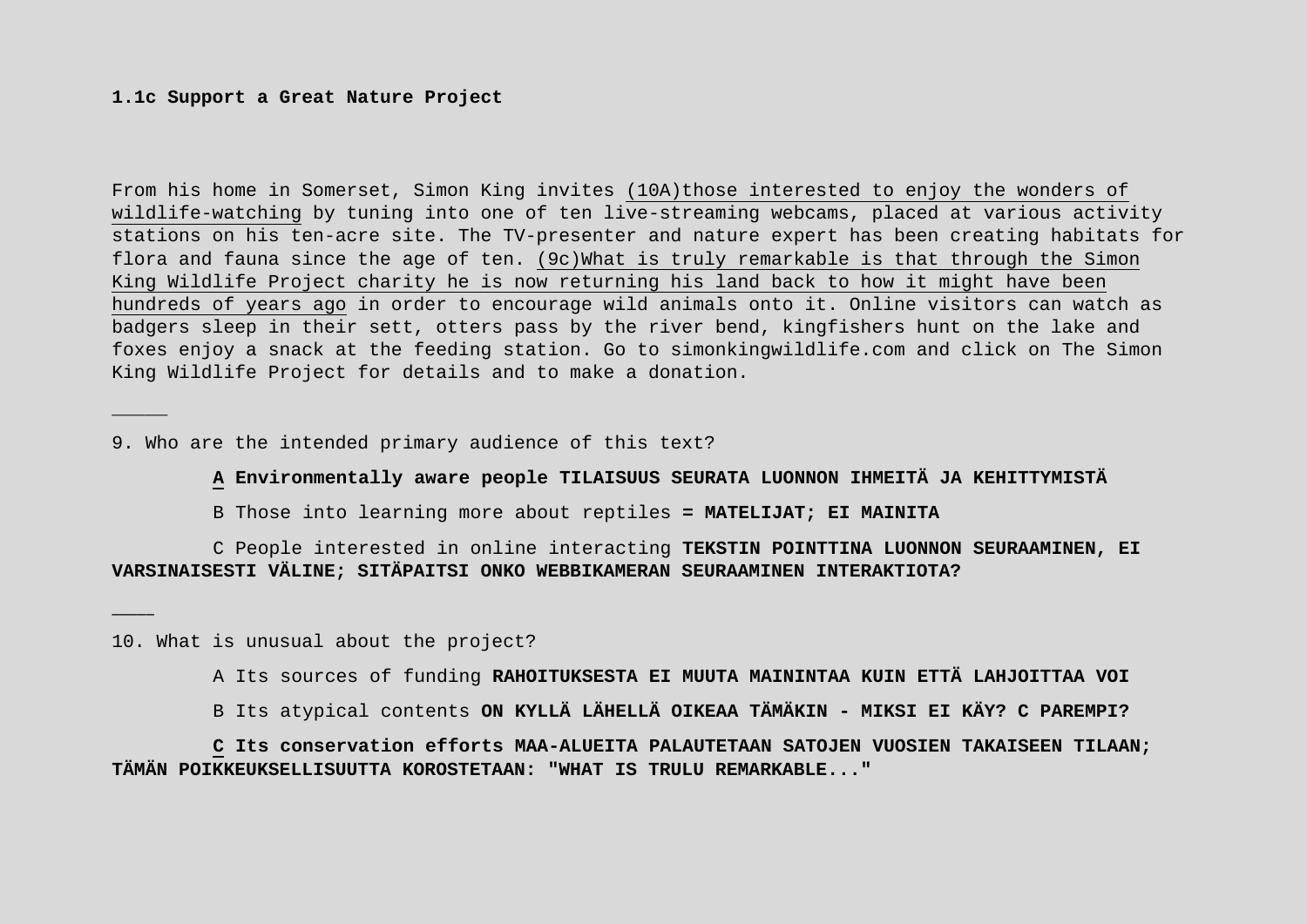### **1.1d Wheelchair Revolution**

\_\_\_\_\_

\_\_\_\_\_

In developing countries an estimated 20 million people need wheelchairs to get around – but (11A)standard wheelchairs, often donated, are not designed for negotiating rocky roads or sidewalk curbs. To solve the problem, a Massachusetts Institute of Technology team founded a start-up business and invented the Leveraged Freedom Chair (LFC). The LFC's drive train is made of inexpensive replaceable bike parts available even in remote villages. The LFC works by allowing its user to grab either low or high the steel handles attached on both sides of the chair. Grabbing low makes the wheels turn more easily with each stroke. If grabbed high, the handles decrease user effort on rough terrain. The innovative start-up is now producing these wheelchairs and (12C)selling them at cost to foundations, non-governmental organizations and government agencies that distribute the wheelchairs for free.

11. What makes the described wheelchair revolutionary?

A Its high-tech material PÄINVASTOIN - **TEHDÄÄN HALVOISTA TAVALLISISTA PYÖRÄN OSISTA**

**B Its all-terrain capability PERUSPYÖRÄTUOLIEN ONGELMANA HANKALAT MAASTOT, TÄSSÄ RATKAISU**

C Its start-up nature **START-UP –YRITYS KYSEESSÄ, MUTTA SE EI SINÄNSÄ OLE VALLANKUMOUKSELLISTA; ERITYISTÄ ON ITSE TUOTE**

12. What characterizes these innovators?

A They are conventional **= TAVANOMAINEN – EI MILLÄÄN MUOTOA: UUSI KEKSINTÖ, HYVÄNTEKEVÄISYYTTÄ**

B They make a profit **"SELLING THEM AT COST" - MYYDEN OMAKUSTANNUSHINTAAN = EI VOITTOA**

**C They provide a service - MERKITTÄVÄ ILMAINEN PALVELU KÄYTTÄJILLE**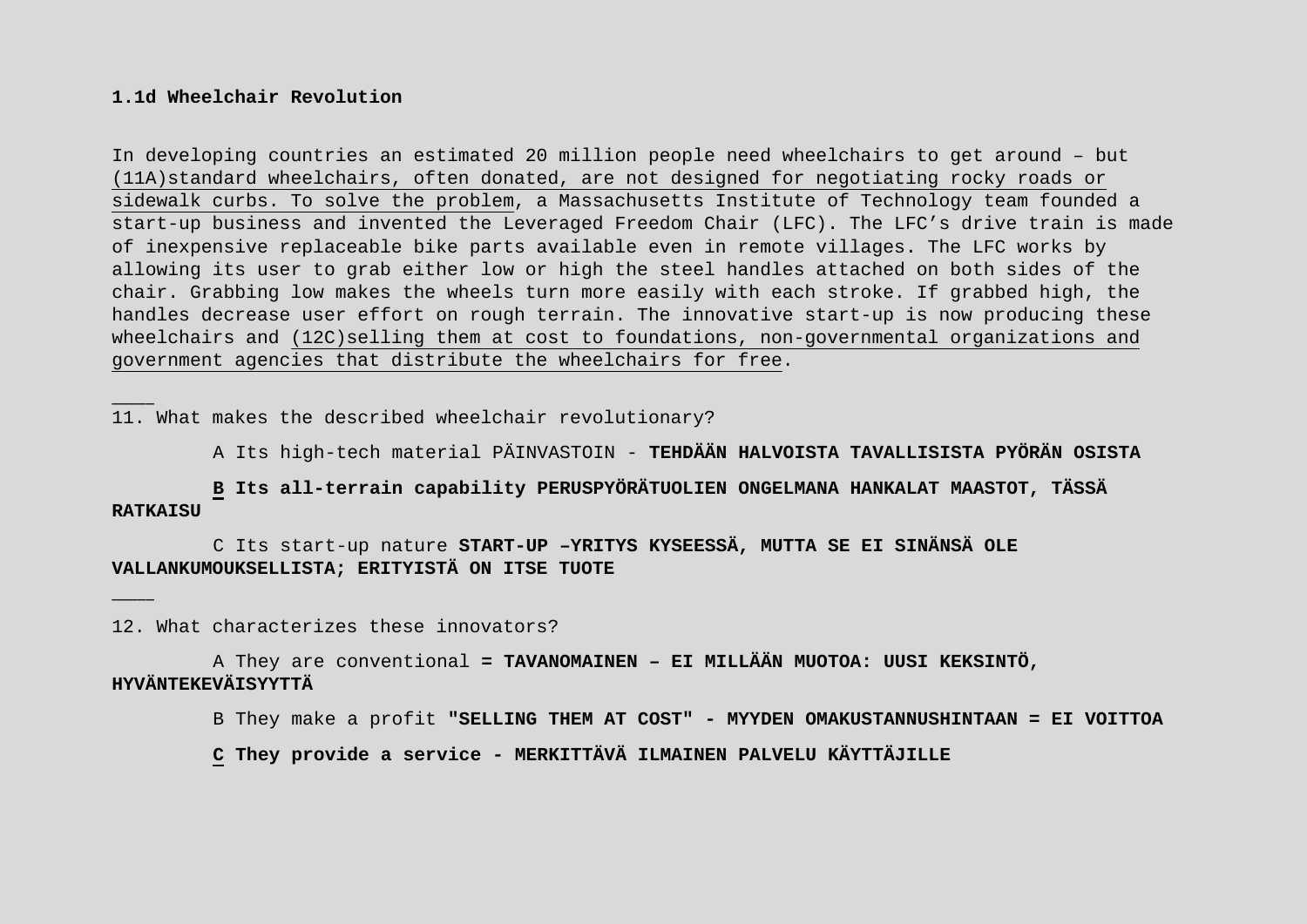## 13. According to this text, who are the intended end-users of the wheelchair?

A Those who can afford it = **EI OLE VARAA - EI MAKSA MITÄÄN KÄYTTÄJILLE**

**B Those who are in need KOKO HOMMA SUUNNITELTU PYÖRÄTOLIN TARVITSIJOITA AJATELLEN**

C Those who order one **EI MAINITA TILAAMISTA; YHDISTYKSET JAKAVAT PYÖRÄTUOLEJA**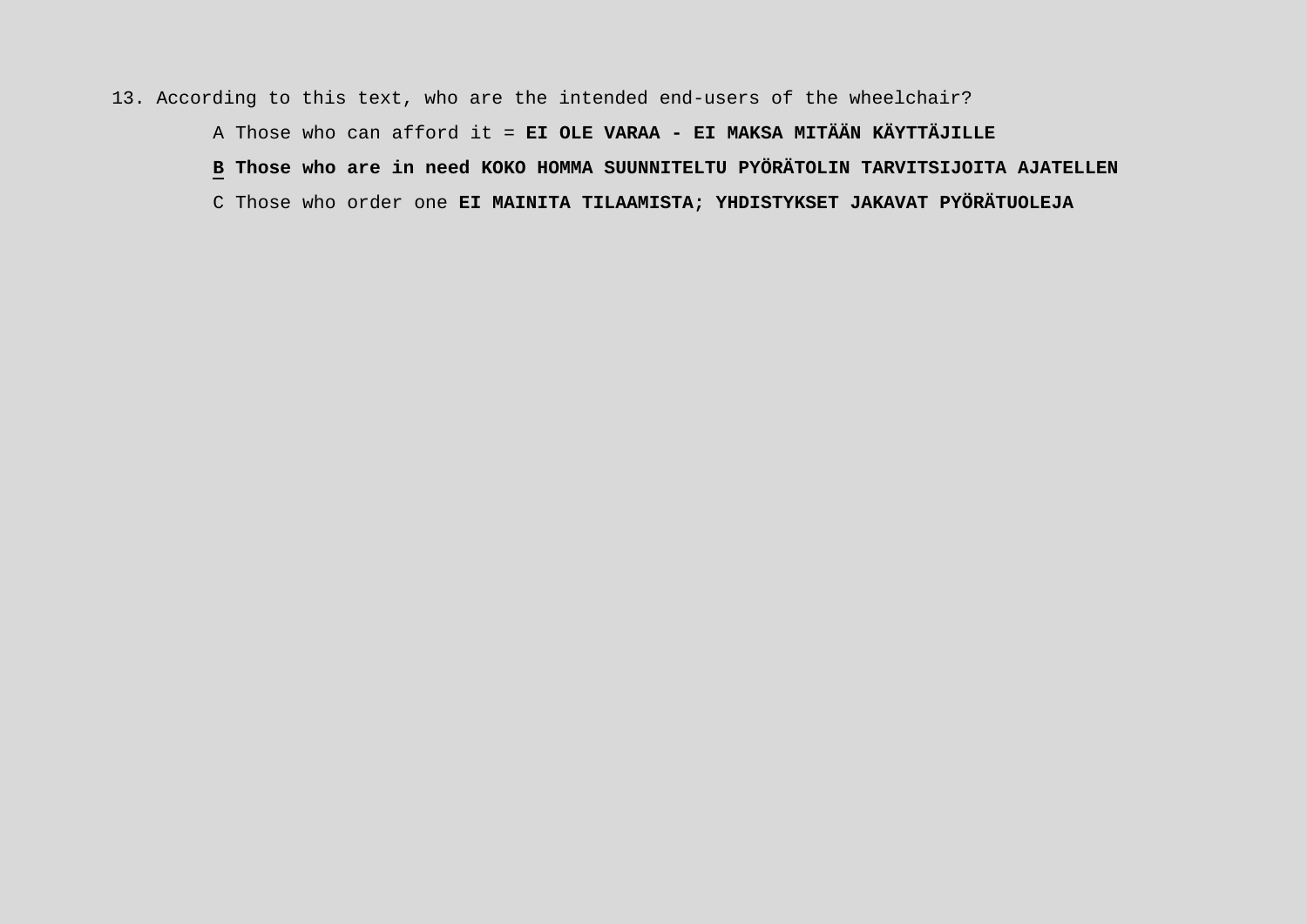### **1.1e Downtime: Shakespeare in Court**

The greatest ongoing investigation in literary history has been caused entirely by William Shakespeare's thoughtlessness. (14C)Not a single poem or letter or play has ever been found in his own hand. We have just six shaky signatures. His will mentions no books, plays or anything else to suggest the balding Stratford businessman was also a writer. His personality, love interests, movements are all a total mystery. (15B)The remaining written materials concerning his life are all of a legal nature. Nobody ever recognized Shakespeare as a writer during his lifetime and when he died, in 1616, no one seemed to notice. Not a single letter refers to the great author's passing at the time.

Now, a new book has fanned the flames of treason by saying that Shakespeare at Stratford, far from being the most colossal literary genius of all time, was a provincial Midlands nobody who could barely write his name. Shakespeare in Court by Alexander Waugh is written in a mock trial format. It closely examines the evidence and, (16A)without putting forward any other candidate, asserts that there are plenty of reasons to think Shakespeare was a front man or pseudonym for some highly educated, well-travelled courtier, who preferred to keep his identity secret in an age when this was common practice.

Waugh and a prominent group of doubters called the Shakespeare Authorship Coalition (SAC) felt sufficiently confident on their ground that they took out a full-page advertisement in The Times Literary Supplement, offering to donate money to the Shakespeare Birthplace Trust if it could establish, in open debate, beyond reasonable doubt, that William Shakespeare of Stratford was the author of the Complete Works. The money was put up by an assortment of supporters. (17C)The Birthplace Trust curtly declined.

Last year, Professor Stanley Wells published an e-book titled, Why Shakespeare WAS Shakespeare. For him, there is no mystery: (18B)"Yes, there are gaps in the records, as there are for most non-aristocratic people at the time. We do, however, have documentary records and there's lots of posthumous evidence. There's evidence in the First Folio [of the Complete Works], the memorial in the church here in Stratford, the poem by William Basse referring to him, all of it stating that Shakespeare of Stratford was a poet," he says.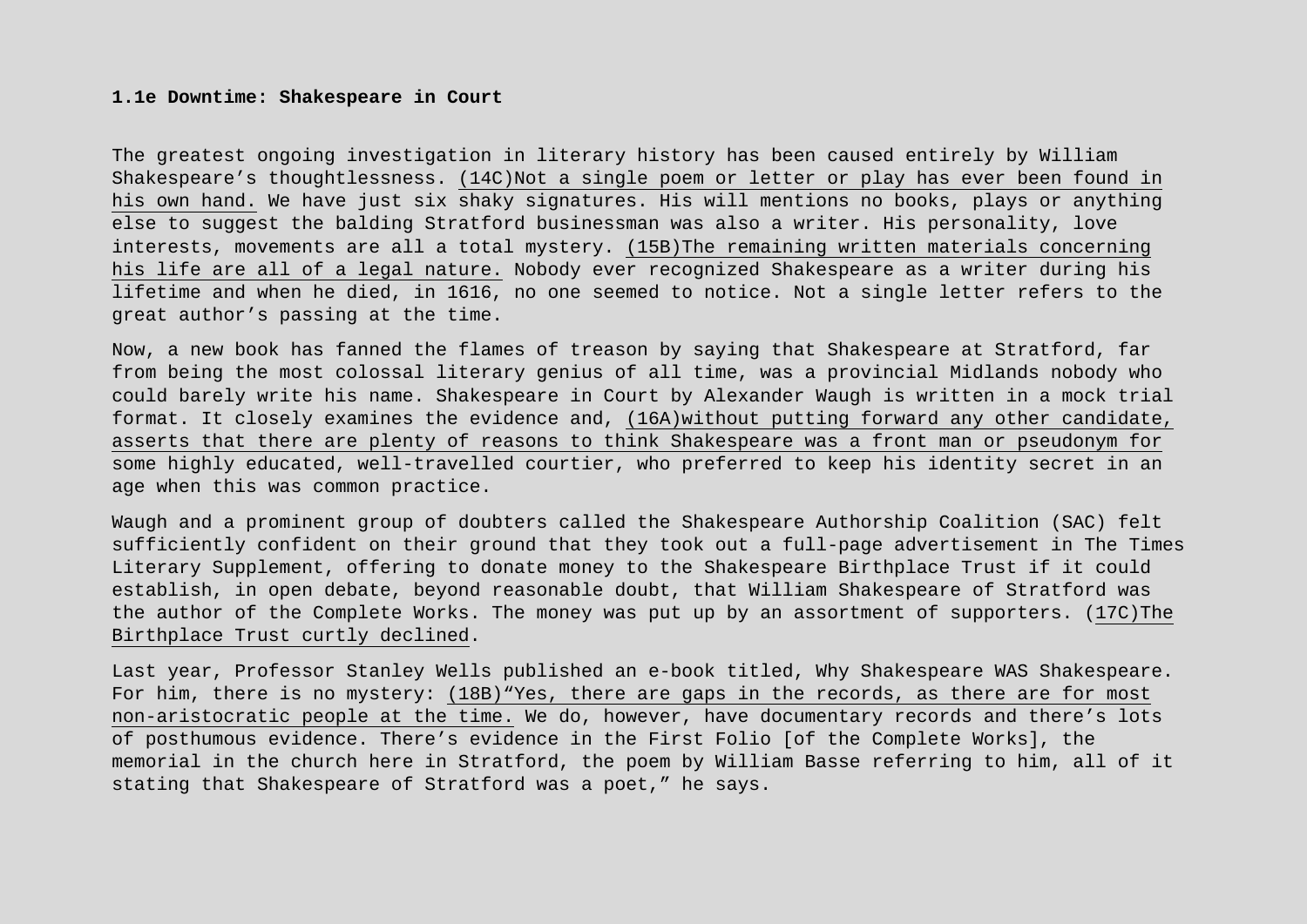But does it really matter who wrote these wonderful plays? According to one notable doubter, Sir Derek Jacobi, "Yes, it does! (19A)The disclosure of the real author would enhance not only the historical significance but also the contemporary excitement of these treasures for both actors and spectators; and it shouldn't be regarded as potential professional suicide, heresy or an actor's silliness to come out and say so."

What would settle this question for good? "I would love to find a contemporary document that said William Shakespeare was the dramatist of Stratford-upon-Avon during his lifetime," says Professor Wells. "(20C)It needs to be kept in mind that there are all sorts of unexamined legal records rotting away in the national archives; it is just possible something will one day turn up."

The battle continues. Alexander Waugh and SAC activists are already looking forward to hosing cold water over the 400th anniversary of the Bard's death in 2016. "The Stratfordians have been trying to pretend we don't exist for a long time, but now they're running scared," says Waugh. (21A)"As Mahatma Gandhi, the 20th-century Indian peace-loving statesman, said, 'First they ignore you, then they ridicule you, then they fight you, and then you win.' This applies here. Now we've got to the fight bit."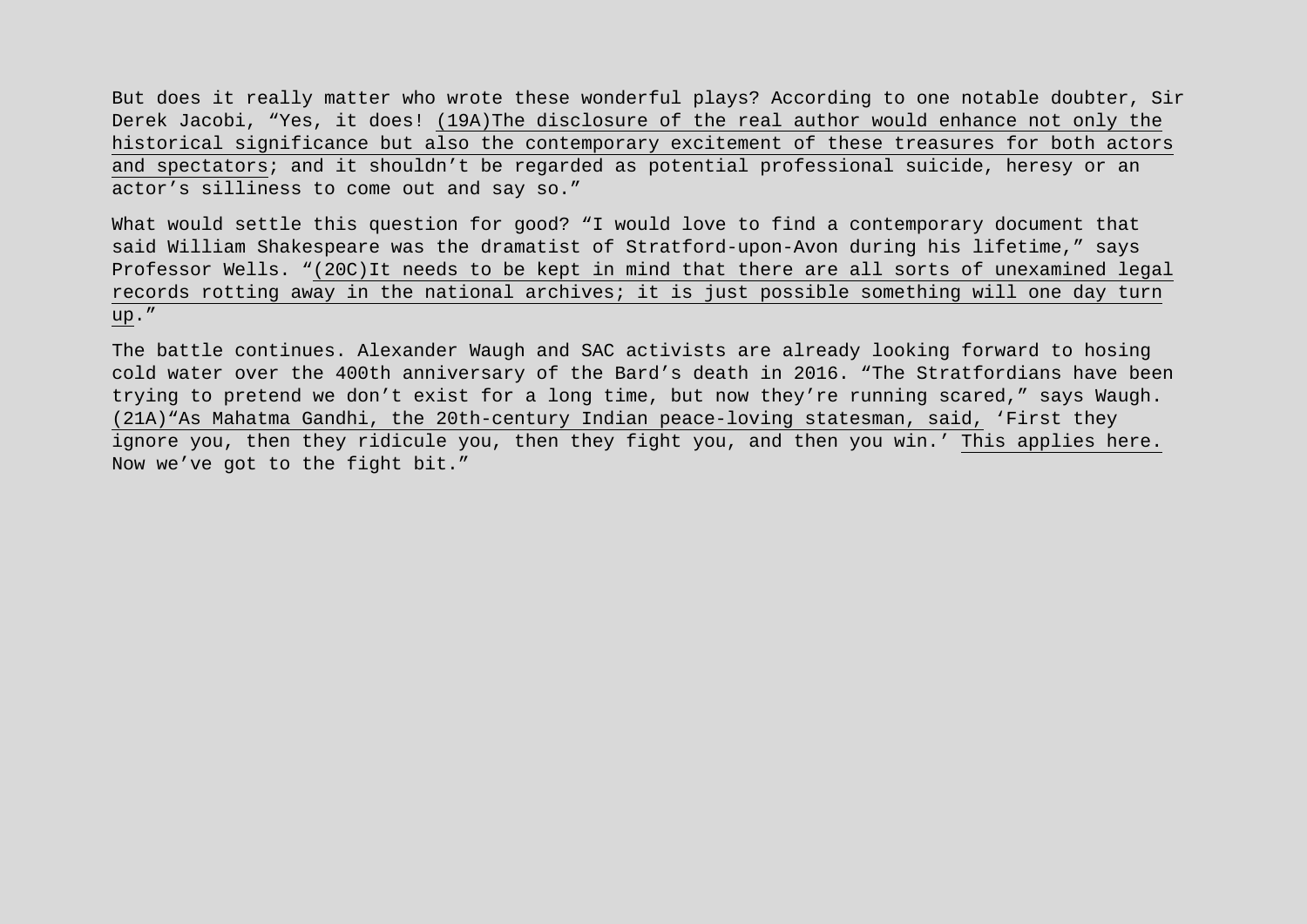### **1.1e Downtime: Shakespeare in Court**

\_\_\_\_\_

\_\_\_\_\_

The greatest ongoing investigation in literary history has been caused entirely by William Shakespeare's thoughtlessness. (14C)Not a single poem or letter or play has ever been found in his own hand. We have just six shaky signatures. His will mentions no books, plays or anything else to suggest the balding Stratford businessman was also a writer. His personality, love interests, movements are all a total mystery. (15B)The remaining written materials concerning his life are all of a legal nature. Nobody ever recognized Shakespeare as a writer during his lifetime and when he died, in 1616, no one seemed to notice. Not a single letter refers to the great author's passing at the time.

14. On the basis of the first paragraph, why is William Shakespeare to blame?

A He left no will on paper JÄTTI TESTAMENTIN (MUTTA NIISSÄ EI MAINITA KIRJALLISUUS-TUOTOKSIA)

B He signed no papers KUUSI HATARAA NIMIKIRJOITUSTA LÖYDETTY

**C He left no paper trail = JÄLKIÄ; EI JÄTTÄNYT MERKKEJÄ KIRJALLISUUSHARRASTUKSESTAAN**

15. What is typical of the documents relating to Shakespeare?

A They date back to the 16th century = 1500-LUKU! MAINITAAN KUOLINVUOSI 1616 - TÄMÄ OLI ANSA

# **B They represent only one text-type LAKITEKSTEJÄ KAIKKI**

C They are representative in their contents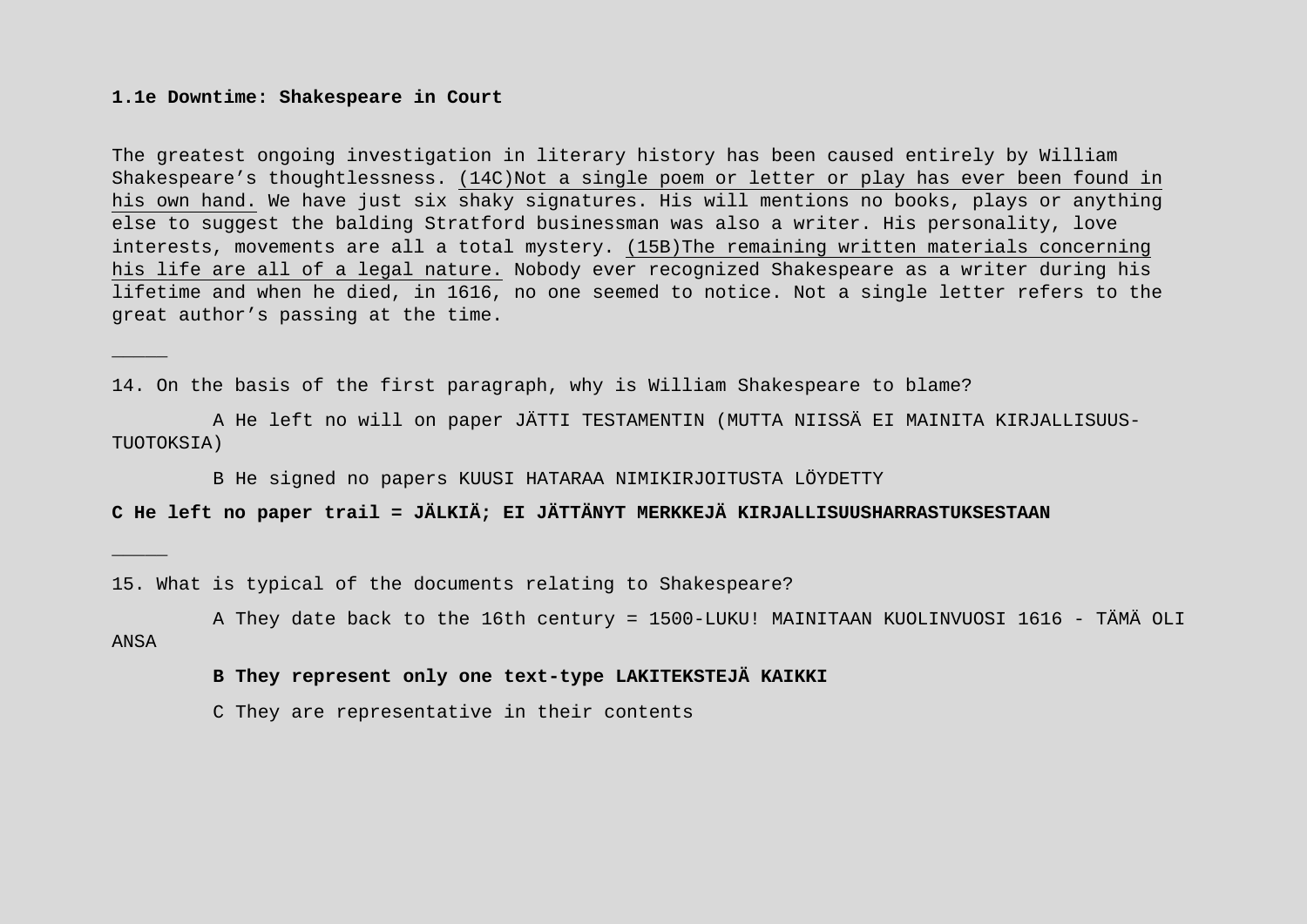Now, a new book has fanned the flames of treason by saying that Shakespeare at Stratford, far from being the most colossal literary genius of all time, was a provincial Midlands nobody who could barely write his name. Shakespeare in Court by Alexander Waugh is written in a mock trial format. It closely examines the evidence and, (16A)without putting forward any other candidate, asserts that there are plenty of reasons to think Shakespeare was a front man or pseudonym for some highly educated, well-travelled courtier, who preferred to keep his identity secret in an age when this was common practice.

16. What is the key point in Alexander Waugh's book?

\_\_\_\_\_

# **A That Shakespeare was a pen-name = A PSEUDONYM; KIRJA PYRKII TODISTAMAAN, ETTEI S ITSE KIRJOITTANUT MITÄÄN**

B That Shakespeare was well educated "HIGHLY EDUCATED" VIITTAA OLETETTUUN OIKEAAN KIRJOITTAJAAN; TÄMÄKIN ON ANSA: ÄLÄ INNOSTU LIIAN HELPOISTA VAIHTOEHDOISTA VAAN LUE KOKONAISUUS

C That Shakespeare was one-of-a-kind = AINUTLAATUINEN; PÄINVASTOIN, KIRJAN MUKAAN OLI "NOBODY"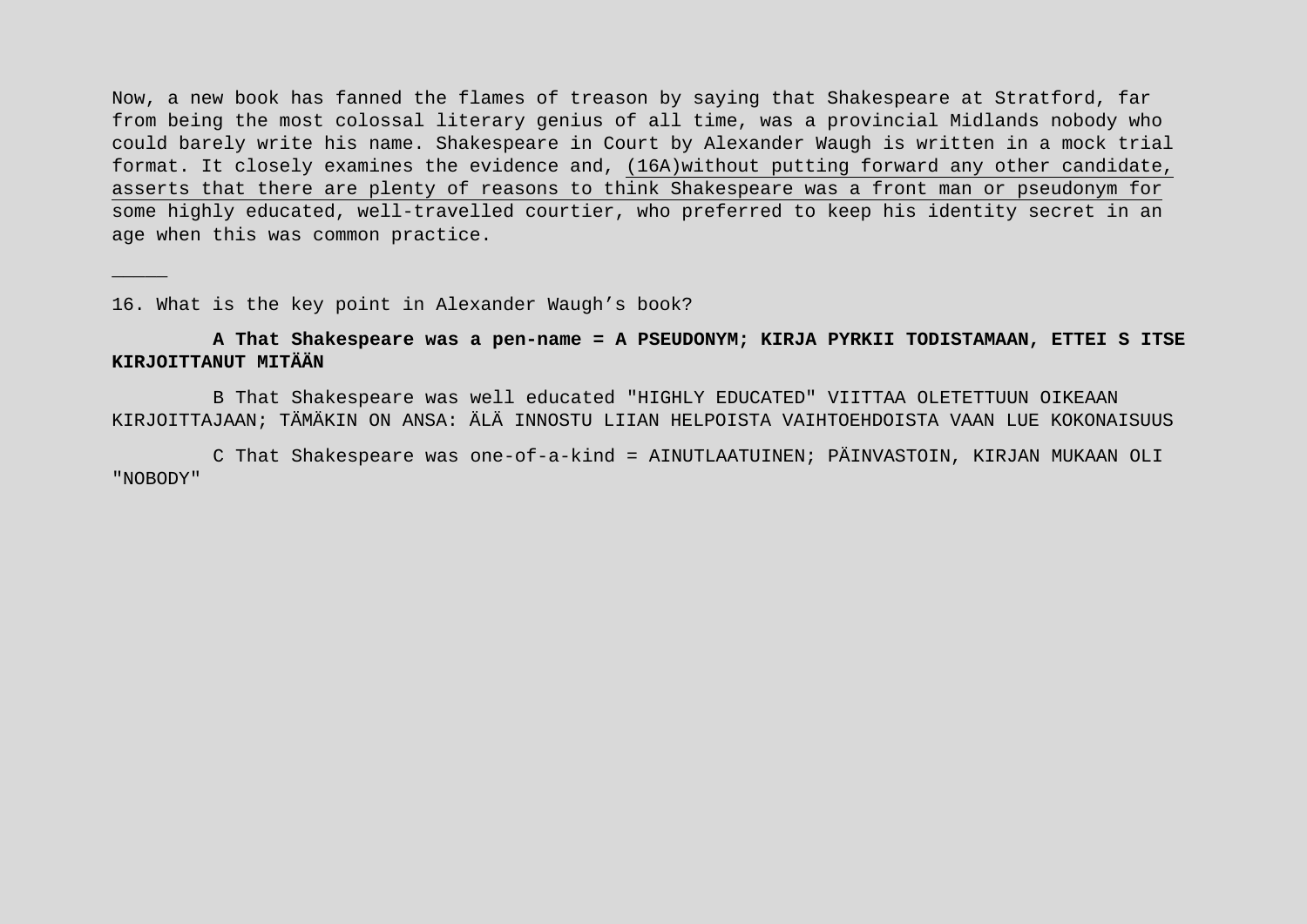Waugh and a prominent group of doubters called the Shakespeare Authorship Coalition (SAC) felt sufficiently confident on their ground that they took out a full-page advertisement in The Times Literary Supplement, offering to donate money to the Shakespeare Birthplace Trust if it could establish, in open debate, beyond reasonable doubt, that William Shakespeare of Stratford was the author of the Complete Works. The money was put up by an assortment of supporters. (17C)The Birthplace Trust curtly declined.

17. What happened to the debate suggested by SAC?

A It attracted no funding

B It went by unnoticed

\_\_\_\_\_

**C It did not occur CURTLY DECLINED = YKSKANTAAN KIELTÄYTYI; DECLINE ON TÄRKEÄ VERBI! MUITA SAMANTAPAISIA MERKITYKSELTÄÄN NEGATIIVISIA:** *DECREASE, REFUSE, REJECT, DIMINISH, REDUCE, AVOID, DENY* **JA VASTAAVAN TYYPPISIÄ POSITIIVISIA:** *ACCEPT, CONSENT, INCREASE, IMPROVE, RISE* **- OPETTELE!**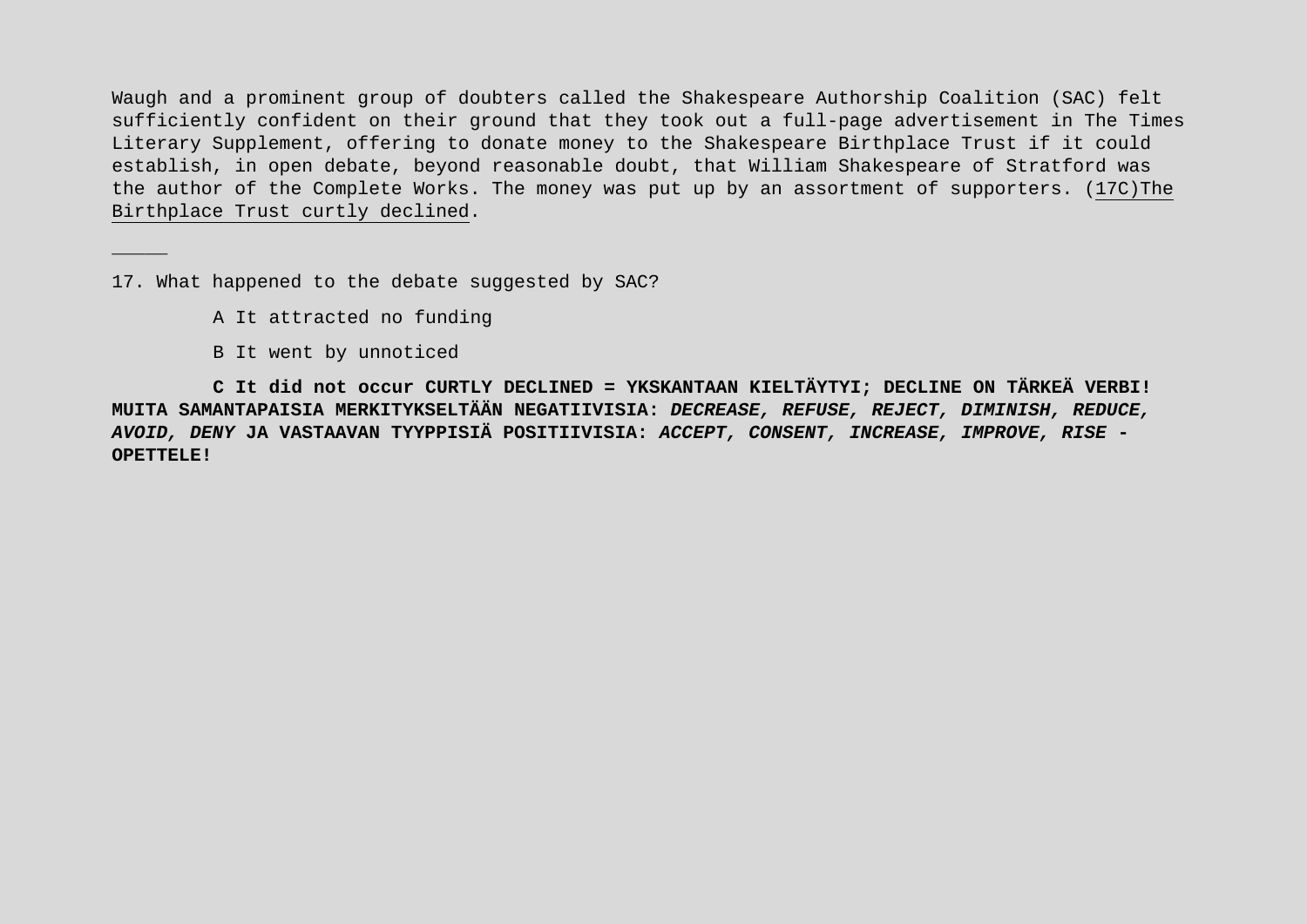Last year, Professor Stanley Wells published an e-book titled, Why Shakespeare WAS Shakespeare. For him, there is no mystery: (18B)"Yes, there are gaps in the records, as there are for most non-aristocratic people at the time. We do, however, have documentary records and there's lots of posthumous evidence. There's evidence in the First Folio [of the Complete Works], the memorial in the church here in Stratford, the poem by William Basse referring to him, all of it stating that Shakespeare of Stratford was a poet," he says.

18. What does Professor Stanley Wells point out as regards evidence?

\_\_\_\_\_

A That the documents concerning Shakespeare seem exhaustive = KAIKENKATTAVA – EI OLE, VAAN "THERE ARE GAPS", TODISTEISSA ON AUKKOJA

# **B That the case of Shakespeare is typical of its era SAMANTYYPPISIÄ ASIAKIRJOJA JÄLJELLÄ KUIN USEIMMISTA SEN AJAN ARISTOKRAATEISTA**

C That Shakespeare's remaining records are unconvincing

UN+CONVINCE+ING = UNCONVINCING = EI-VAKUUTTAVA; PÄINVASTOIN, WELLSIN MIELESTÄ USKOTTAVIA TODISTEITA LÖYTYY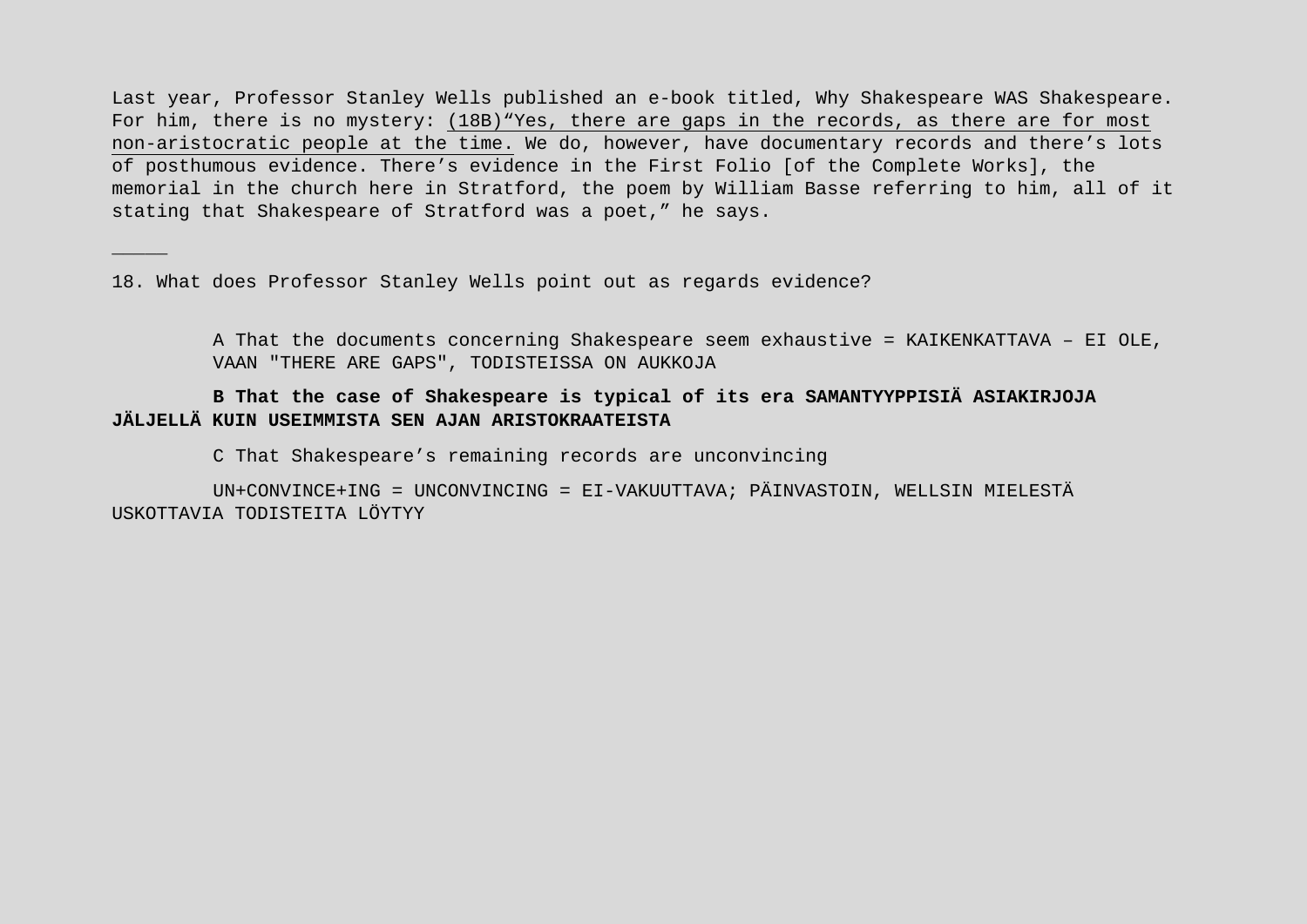But does it really matter who wrote these wonderful plays? According to one notable doubter, Sir Derek Jacobi, "Yes, it does! (19A)The disclosure of the real author would enhance not only the historical significance but also the contemporary excitement of these treasures for both actors and spectators; and it shouldn't be regarded as potential professional suicide, heresy or an actor's silliness to come out and say so."

19. According to Sir Derek Jacobi, how would the end-outcome of the debate make a difference?

# **A By contributing to the plays' relevance that defies time = "RELEVANSSI JOKA UHMAA AIKAA" = AJATTOMUUS, AINA AJANKOHTAINEN; LISÄISI ENTISESTÄÄN NYKYKATSOJIEN JA -NÄYTTELIJÖIDEN KIINNOSTUSTA**

B By inspiring new playwrights to produce contemporary pieces EI PUHUTA UUSIEN NÄYTELMIEN KIRJOITTAMISESTA

\_\_\_\_\_

C By emphasizing the texts' atypical contents and datedness NIMENOMAAN EIVÄT OLE VANHENTUNEITA VAAN AINA AJANKOHTAISIA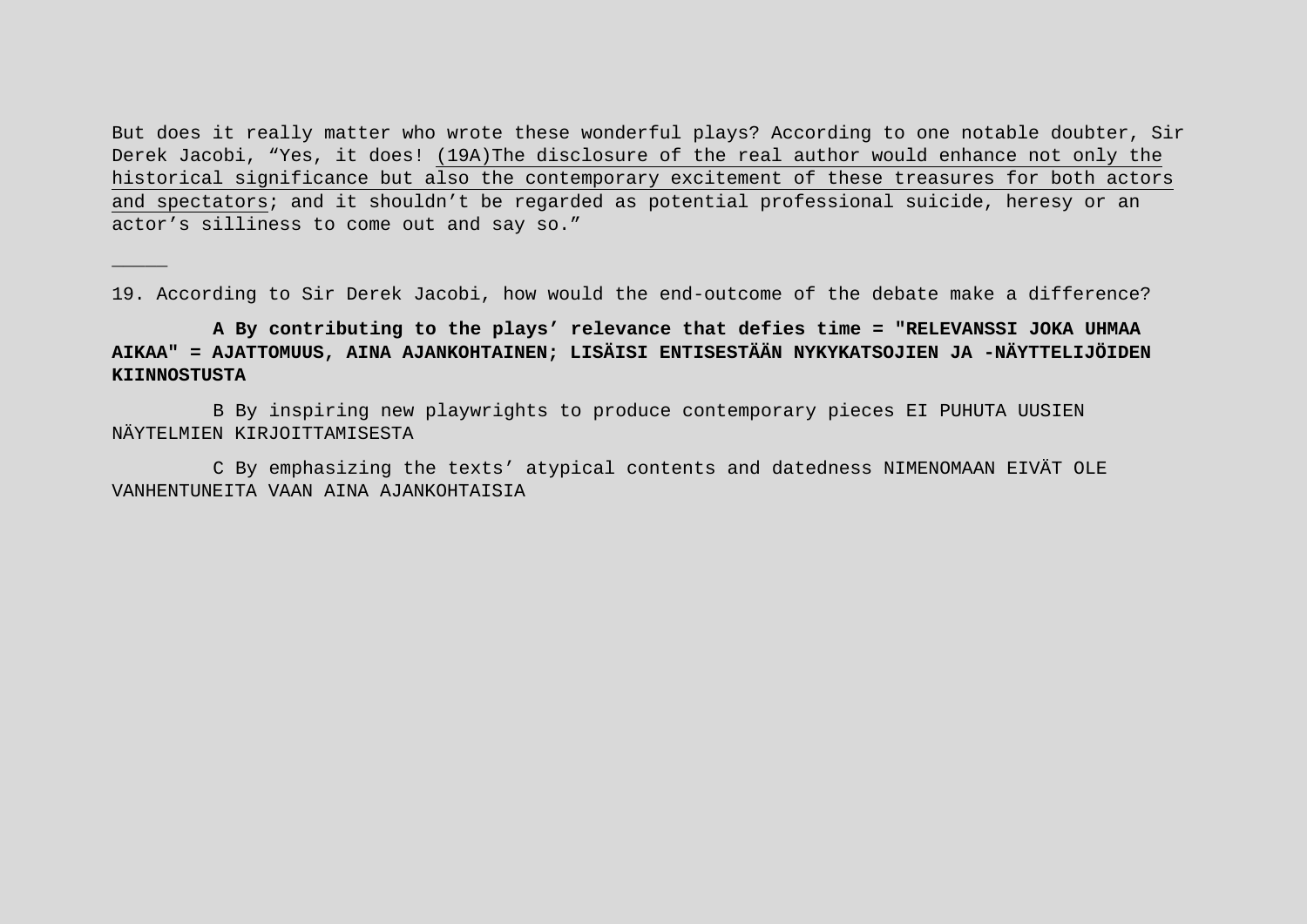What would settle this question for good? "I would love to find a contemporary document that said William Shakespeare was the dramatist of Stratford-upon-Avon during his lifetime," says Professor Wells. "(20C)It needs to be kept in mind that there are all sorts of unexamined legal records rotting away in the national archives; it is just possible something will one day turn up."

20. What does Professor Wells say is worth remembering?

\_\_\_\_\_

A There can be researchers who will figure this out EI MUISTUTA MAHDOLLISISTA TUTKIJOISTA VAAN MAHDOLLISISTA LÖYDÖKSISTÄ

B There could be studies that have remained unnoticed AIKALAISDOKUMENTTEJA VOI OLLA VIELÄ LÖYTYMÄTTÄ, EI TUTKIMUKSIA

**C There may still be things to be found and discovered ARKISTOJA VIELÄ TUTKIMATTA, JOTAIN UUTTA VOI LÖYTYÄ**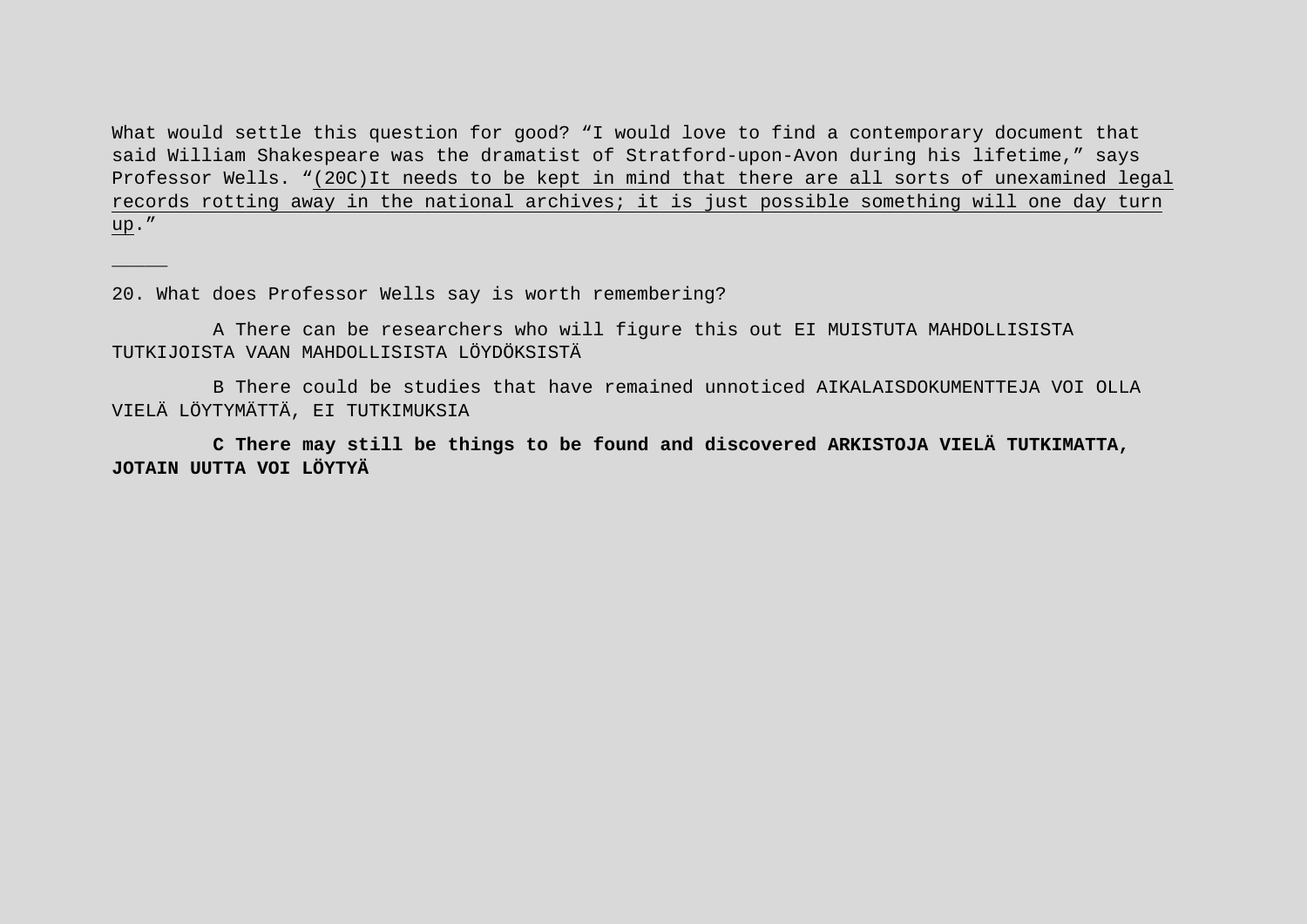The battle continues. Alexander Waugh and SAC activists are already looking forward to hosing cold water over the 400th anniversary of the Bard's death in 2016. "The Stratfordians have been trying to pretend we don't exist for a long time, but now they're running scared," says Waugh. (21A)"As Mahatma Gandhi, the 20th-century Indian peace-loving statesman, said, 'First they ignore you, then they ridicule you, then they fight you, and then you win.' This applies here. Now we've got to the fight bit."

21. Why does Waugh quote Mahatma Gandhi?

\_\_\_\_\_

# **A To parallel a non-violent revolution and the eventual outcome of the debate SAMANTAPAINEN PROSESSI MENOSSA SHAKESPEARE-TUTKIMUKSESSA KUIN GANDHIN AIKAANSAAMASSA YHTEISKUNTAUUDISTUKSESSA**

B To emphasize the importance of a significant thinker who studied Shakespeare's works GANDHI OLI VALTIOMIES, EI SHAKESPEARE-TUTKIJA

C To demonstrate his knowledge of relevant changes as regards literary history TÄMÄ EI SELITÄ GANDHIN LAINAAMISTA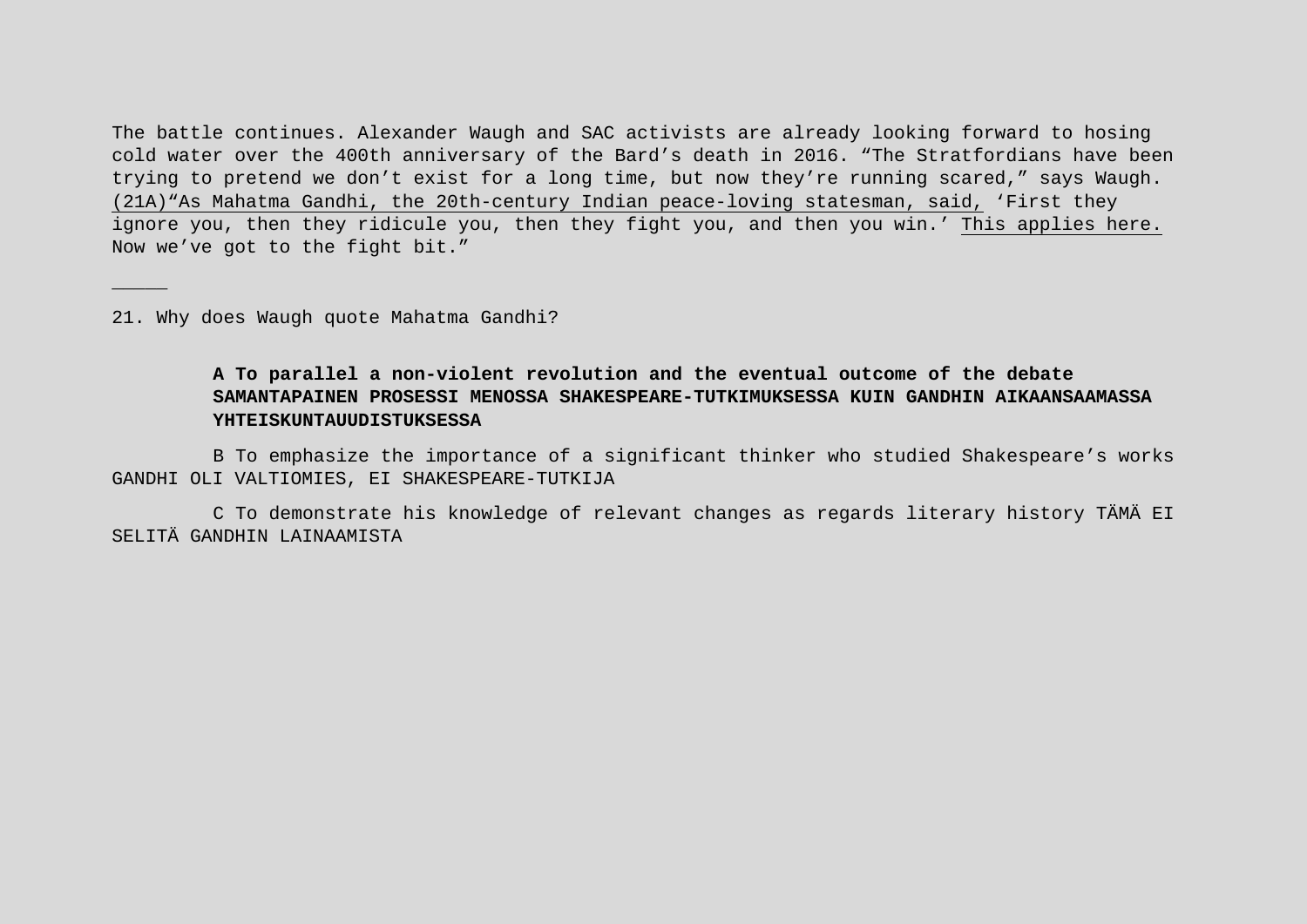14. On the basis of the first paragraph, why is William Shakespeare to blame?

A He left no will on paper JÄTTI TESTAMENTIN (MUTTA NIISSÄ EI MAINITA KIRJALLISUUS-TUOTOKSIA)

B He signed no papers KUUSI HATARAA NIMIKIRJOITUSTA LÖYDETTY

**C He left no paper trail = JÄLKIÄ; EI JÄTTÄNYT MERKKEJÄ KIRJALLISUUSHARRASTUKSESTAAN**

15. What is typical of the documents relating to Shakespeare?

A They date back to the 16th century = 1500-LUKU! MAINITAAN KUOLINVUOSI 1616 - TÄMÄ OLI ANSA

## **B They represent only one text-type LAKITEKSTEJÄ KAIKKI**

C They are representative in their contents

16. What is the key point in Alexander Waugh's book?

**A That Shakespeare was a pen-name = A PSEUDONYM; KIRJA PYRKII TODISTAMAAN, ETTEI S ITSE KIRJOITTANUT MITÄÄN**

B That Shakespeare was well educated "HIGHLY EDUCATED" VIITTAA OLETETTUUN OIKEAAN KIRJOITTAJAAN; TÄMÄKIN ON ANSA: ÄLÄ INNOSTU LIIAN HELPOISTA VAIHTOEHDOISTA VAAN LUE KOKONAISUUS

C That Shakespeare was one-of-a-kind = AINUTLAATUINEN; PÄINVASTOIN, KIRJAN MUKAAN OLI "NOBODY"

17. What happened to the debate suggested by SAC?

A It attracted no funding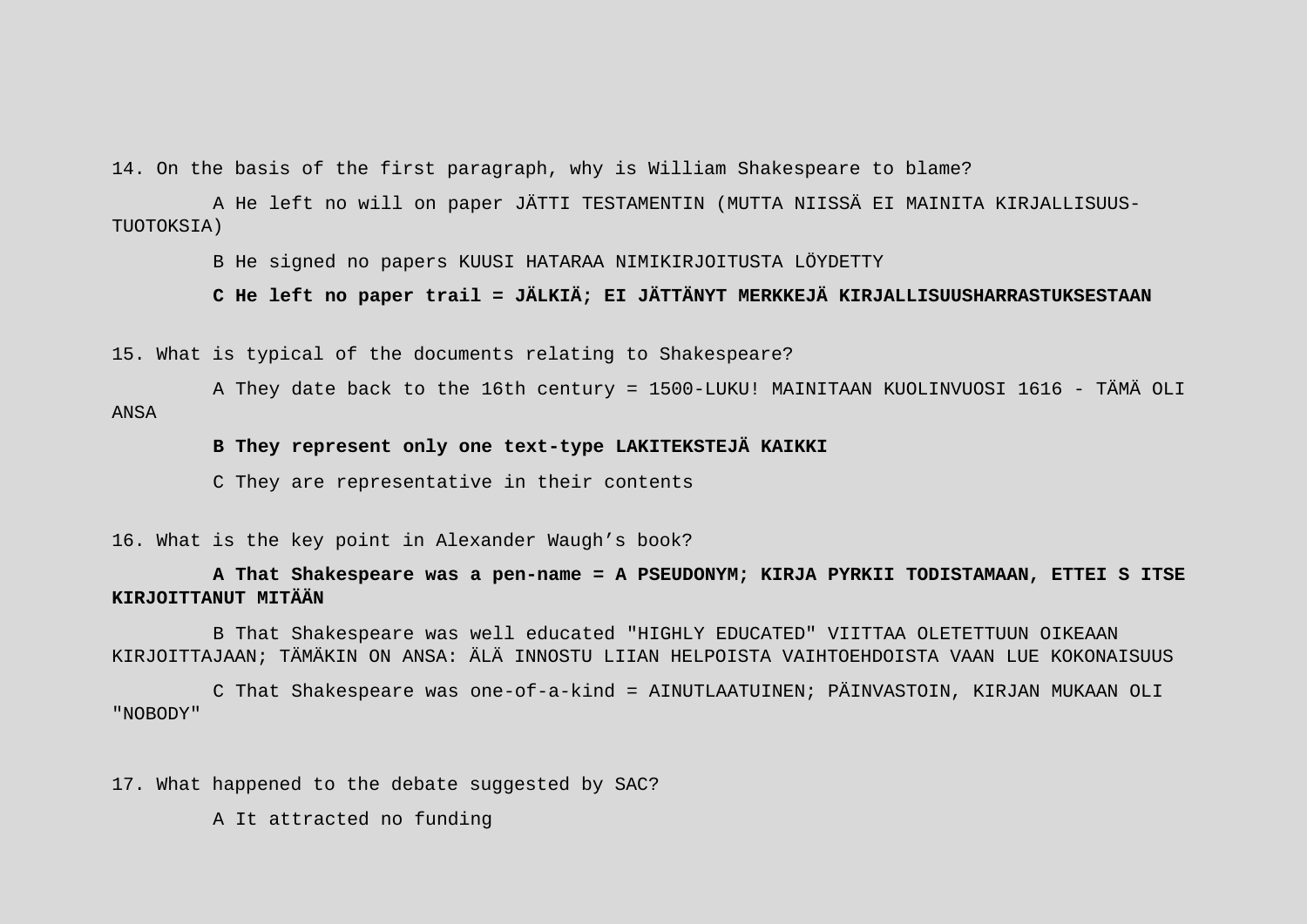B It went by unnoticed

**C It did not occur CURTLY DECLINED = YKSKANTAAN KIELTÄYTYI; DECLINE ON TÄRKEÄ VERBI! MUITA SAMANTAPAISIA MERKITYKSELTÄÄN NEGATIIVISIA:** *DECREASE, REFUSE, REJECT, DIMINISH, REDUCE, AVOID, DENY* **JA VASTAAVAN TYYPPISIÄ POSITIIVISIA:** *ACCEPT, CONSENT, INCREASE, IMPROVE, RISE* **- OPETTELE!** 

18. What does Professor Stanley Wells point out as regards evidence?

A That the documents concerning Shakespeare seem exhaustive = KAIKENKATTAVA – EI OLE, VAAN "THERE ARE GAPS", TODISTEISSA ON AUKKOJA

# **B That the case of Shakespeare is typical of its era SAMANTYYPPISIÄ ASIAKIRJOJA JÄLJELLÄ KUIN USEIMMISTA SEN AJAN ARISTOKRAATEISTA**

C That Shakespeare's remaining records are unconvincing

UN+CONVINCE+ING = UNCONVINCING = EI-VAKUUTTAVA; PÄINVASTOIN, WELLSIN MIELESTÄ USKOTTAVIA TODISTEITA LÖYTYY

19. According to Sir Derek Jacobi, how would the end-outcome of the debate make a difference?

**A By contributing to the plays' relevance that defies time = "RELEVANSSI JOKA UHMAA AIKAA" = AJATTOMUUS, AINA AJANKOHTAINEN; LISÄISI ENTISESTÄÄN NYKYKATSOJIEN JA -NÄYTTELIJÖIDEN KIINNOSTUSTA** 

B By inspiring new playwrights to produce contemporary pieces EI PUHUTA UUSIEN NÄYTELMIEN KIRJOITTAMISESTA

C By emphasizing the texts' atypical contents and datedness NIMENOMAAN EIVÄT OLE VANHENTUNEITA VAAN AINA AJANKOHTAISIA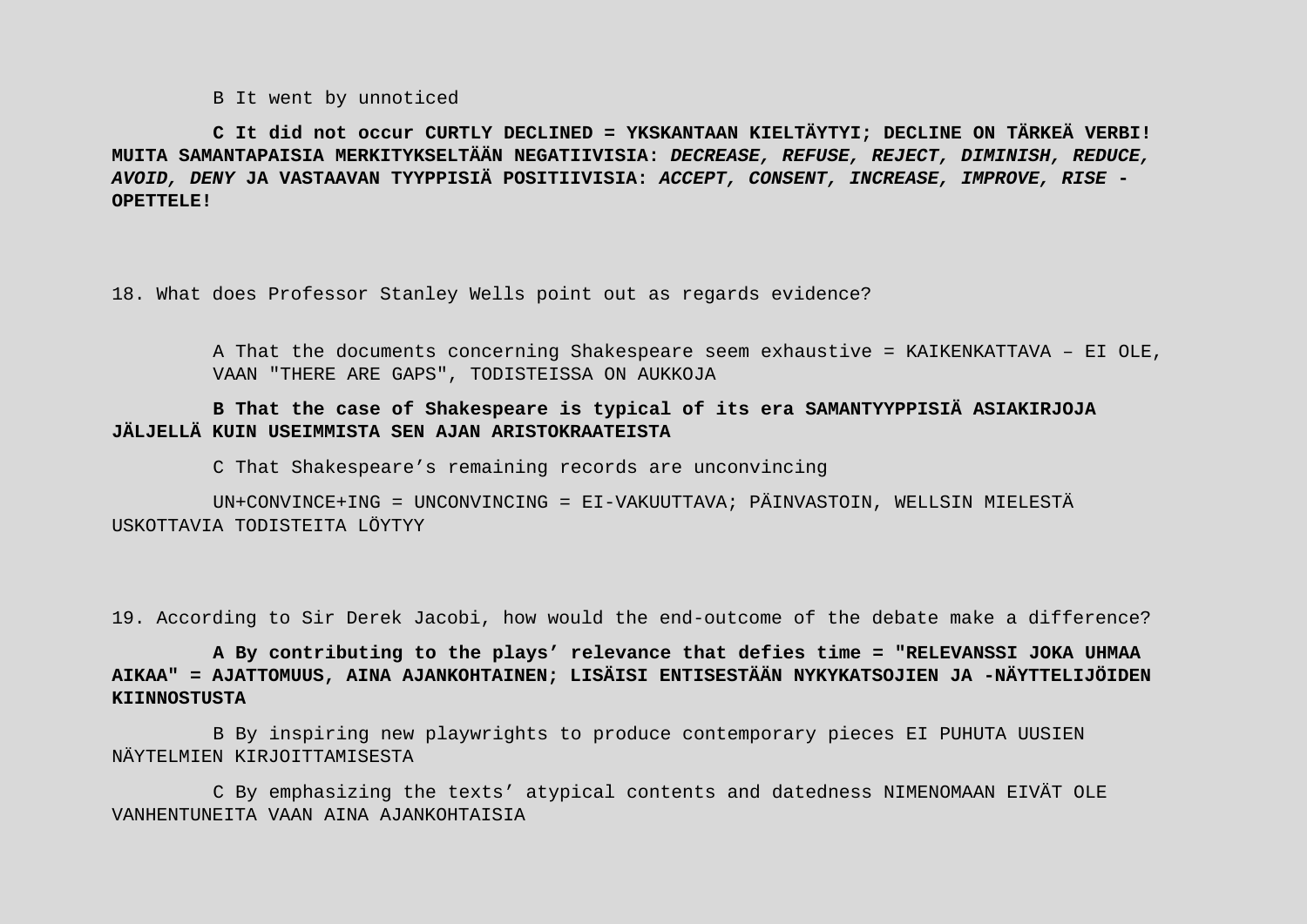20. What does Professor Wells say is worth remembering?

A There can be researchers who will figure this out EI MUISTUTA MAHDOLLISISTA TUTKIJOISTA VAAN MAHDOLLISISTA LÖYDÖKSISTÄ

B There could be studies that have remained unnoticed AIKALAISDOKUMENTTEJA VOI OLLA VIELÄ LÖYTYMÄTTÄ, EI TUTKIMUKSIA

**C There may still be things to be found and discovered ARKISTOJA VIELÄ TUTKIMATTA, JOTAIN UUTTA VOI LÖYTYÄ**

21. Why does Waugh quote Mahatma Gandhi?

# **A To parallel a non-violent revolution and the eventual outcome of the debate SAMANTAPAINEN PROSESSI MENOSSA SHAKESPEARE-TUTKIMUKSESSA KUIN GANDHIN AIKAANSAAMASSA YHTEISKUNTAUUDISTUKSESSA**

B To emphasize the importance of a significant thinker who studied Shakespeare's works GANDHI OLI VALTIOMIES, EI SHAKESPEARE-TUTKIJA

C To demonstrate his knowledge of relevant changes as regards literary history TÄMÄ EI SELITÄ GANDHIN LAINAAMISTA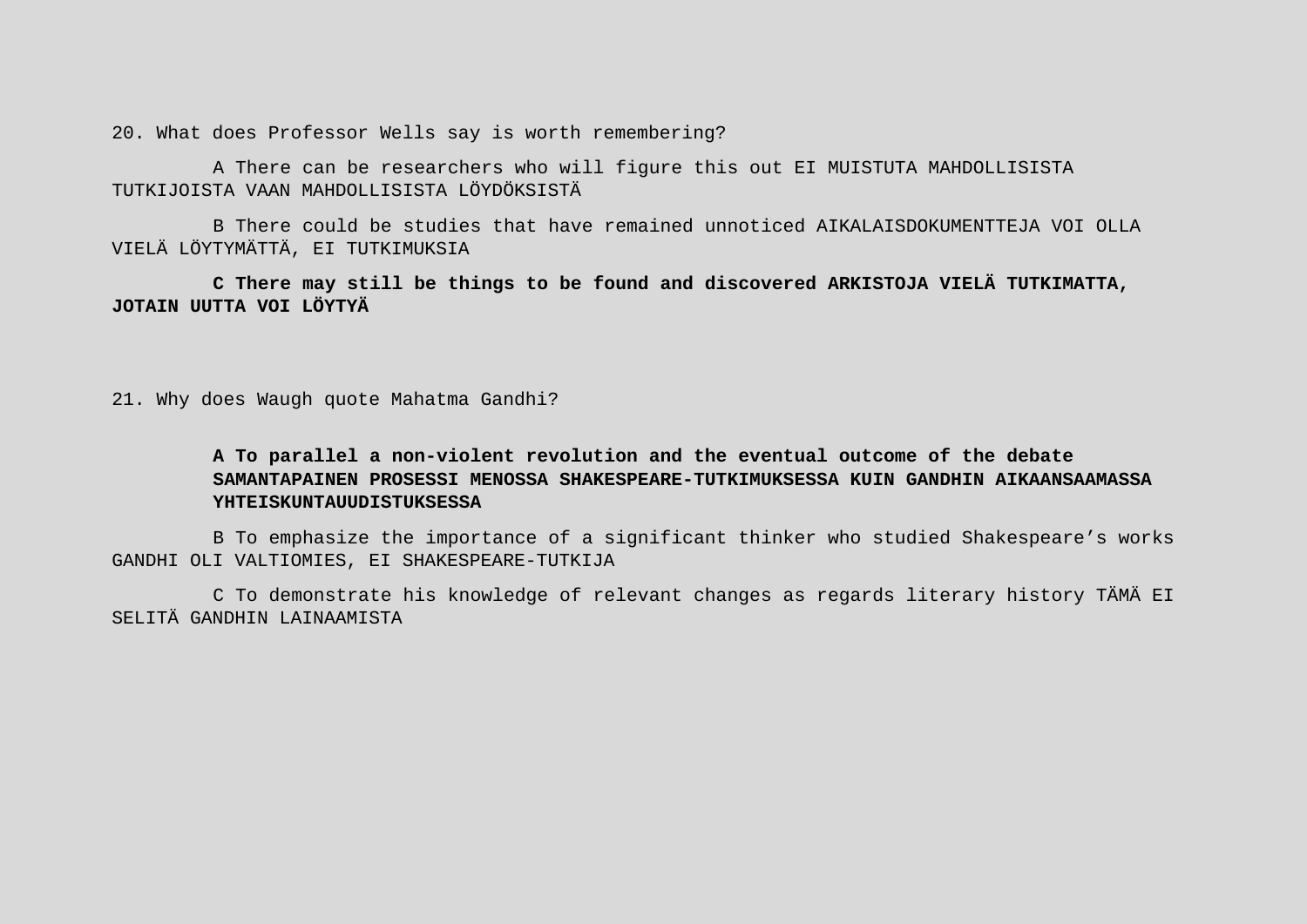### **1.1f The Ruby Tree Artwork Blends Past and Present**

Mitchell Abdul Karim Crites has spent a lifetime encouraging traditional Islamic craftsmanship and received global recognition and praise for it. (22A) Over the past 40 years, the founder of Saray Design has built up a unique, state-of-the-art atelier of artisans whose ancient techniques beautify modern projects, such as Abu Dhabi's Sheikh Zayed Grand Mosque, where they inlaid precious stones in a floral pattern on each of the mosque's 1,054 marble columns. But Mr. Crites was all too aware that his master craftsmen "mostly just copied from the past." For the business to survive into the next generation, their work needed to become, as he puts it, "new, original, creative, organic."

Last year, a friend sent Mr. Crites an article about British designer Bethan Gray's collection. Inspired by Tuscany's black-and-white churches, the modern marble pieces were inflected with Ms. Gray's signature wit and warmth. But Mr. Crites saw something else: an instinctive feeling for Islamic geometry. (23B)The pair have now joined their ancient and contemporary forces to create a collection of furniture and tableware that launched this month at Harrods. Named after an old folktale about a nightingale and a pomegranate tree, (24A) evoking the nightingale's delight at the jeweled brilliance of the fruit, each piece in the Ruby Tree artwork collection is handcarved and inlaid using precious and semi-precious materials from marble to rose quartz and ruby.

For the collection, Ms. Gray immersed herself in Islamic architecture, particularly the Taj Mahal and the renowned dome of the early 17th-century Sheikh Lotfollah Mosque in Iran. But she also found inspiration in the material – large rocks of fine precious stone – and the skills of the Saray craftsmen. (25C)"I would not have thought that these things were possible today," says Ms. Gray of the artefacts with their delicate hand-carved decorations and the beautiful tables which required 400 hours each to create. (25C)Already she is testing her collaborators with new ideas for fountains, lighting and seating.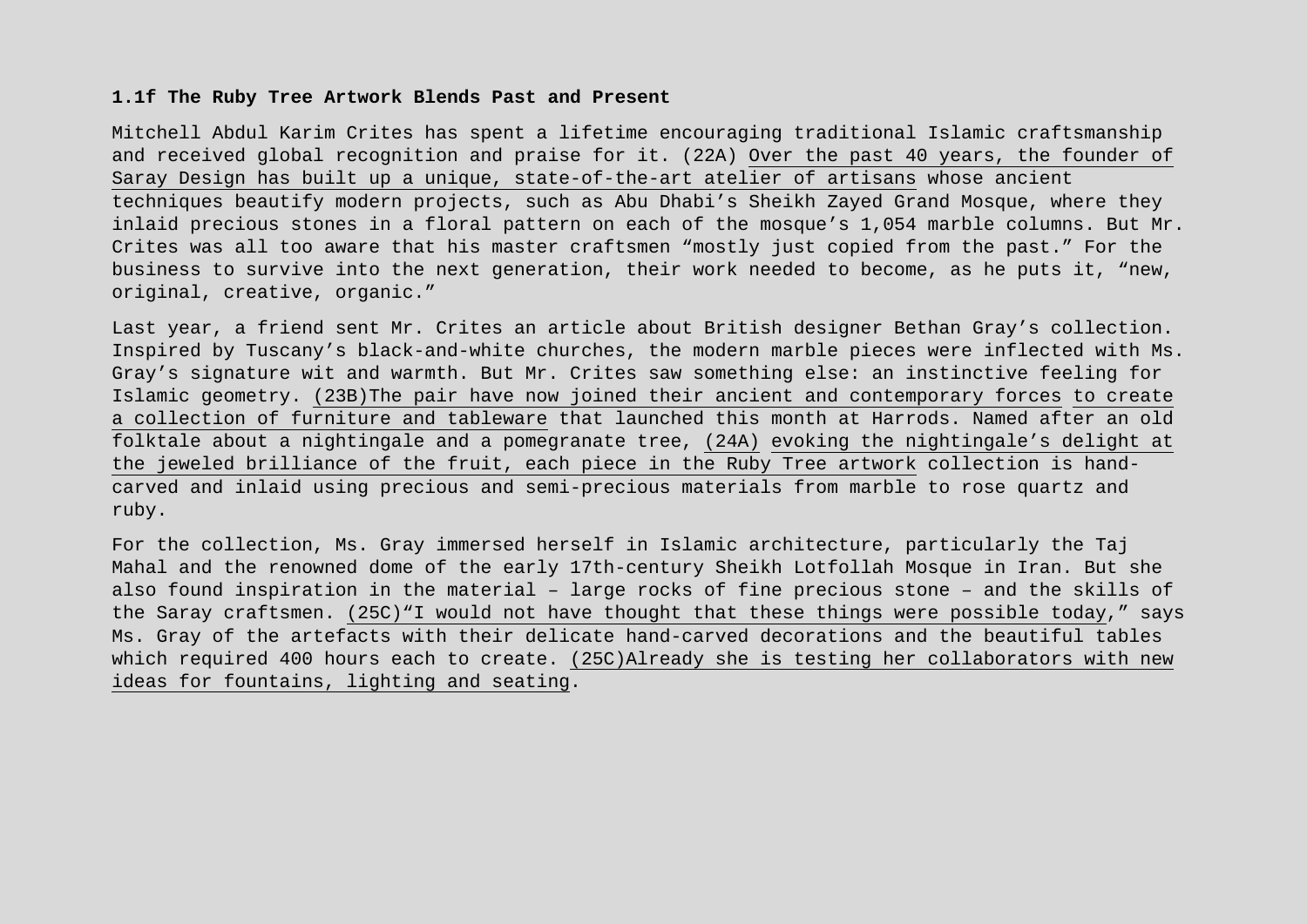### **1.1f The Ruby Tree Artwork Blends Past and Present**

Mitchell Abdul Karim Crites has spent a lifetime encouraging traditional Islamic craftsmanship and received global recognition and praise for it. (22A) Over the past 40 years, the founder of Saray Design has built up a unique, state-of-the-art atelier of artisans whose ancient techniques beautify modern projects, such as Abu Dhabi's Sheikh Zayed Grand Mosque, where they inlaid precious stones in a floral pattern on each of the mosque's 1,054 marble columns. But Mr. Crites was all too aware that his master craftsmen "mostly just copied from the past." For the business to survive into the next generation, their work needed to become, as he puts it, "new, original, creative, organic."

22. What is said about Mr. Crites's career?

\_\_\_\_\_

# **A It has resulted in one-of-a-kind facilities LOI TÄYSIN UNIIKIN HUONEKALU- JA ASTIAMALLISTON**

B It has involved solitary work EI YKSINÄISTÄ, VAAN YHTEISTYÖTÄ GRAYN JA KÄSITYÖLÄISTEN KANSSA

C It has meant working as an employee CRITES OLI OMAN YRITYKSENSÄ PERUSTAJA (FOUNDER), JOKA HUOLEHTI ITSE YRITYKSENSÄ MENESTYKSESTÄ (FOR THE BUSINESS TO SURVIVE)- EI SIIS OLLUT PALKOLLINEN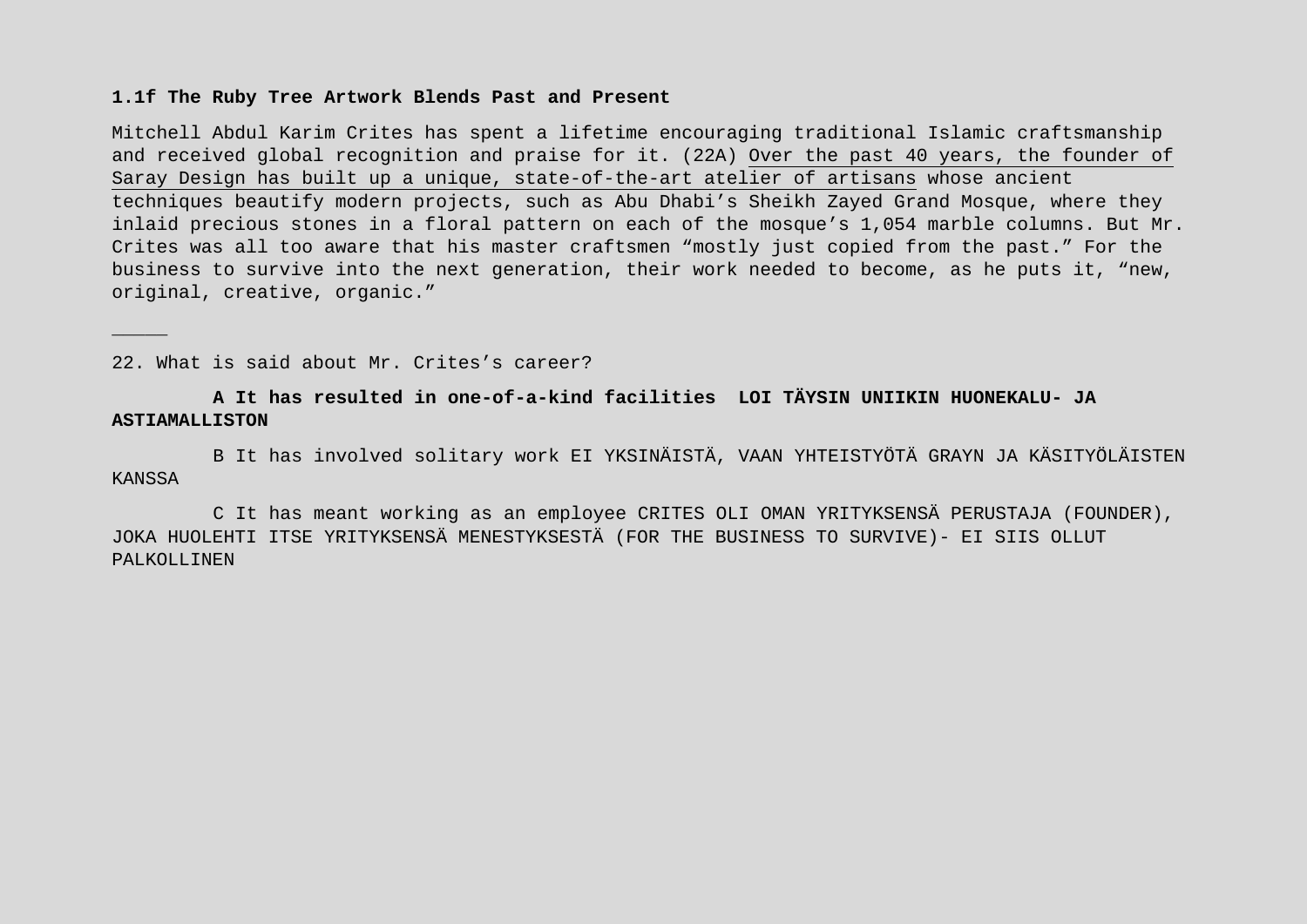Last year, a friend sent Mr. Crites an article about British designer Bethan Gray's collection. Inspired by Tuscany's black-and-white churches, the modern marble pieces were inflected with Ms. Gray's signature wit and warmth. But Mr. Crites saw something else: an instinctive feeling for Islamic geometry. (23B)The pair have now joined their ancient and contemporary forces to create a collection of furniture and tableware that launched this month at Harrods. Named after an old folktale about a nightingale and a pomegranate tree, (24A) evoking the nightingale's delight at the jeweled brilliance of the fruit, each piece in the Ruby Tree artwork collection is handcarved and inlaid using precious and semi-precious materials from marble to rose quartz and ruby.

23. What is the change described in Mr. Crites's business all about? = MISTÄ ON KYSE

A Settling down = ASETTUA ALOILLEEN - PÄINVASTOIN LAAJENSI NÄKEMYSTÄÄN/REVIIRIÄÄN

### **B Teaming up YHDISTI OSAAMISENSA GRAYN KANSSA**

C Letting go EI "HÄLLÄ VÄLIÄ" -ASENNETTA, VAAN KOVAA TYÖTÄ JA UUSIA IDEOITA

24. Why is the label "Ruby Tree" used in this context?

\_\_\_\_\_

\_\_\_\_\_

**A To refer to an appreciation of beauty VERTAUSKUVALLINEN NIMI: TARINAN LINTUKIN ILOITSEE KAUNEUDESTA**

B To cite a well-known narrative NIMI VIITTAA KYLLÄ KANSANTARUUN, MUTTA "WELL-KNOWN" ON LIIAN RAJAAVA: EI KERROTA, ETTÄ OLISI TUNNETTU TARINA

C To emphasize the beauty of stone EI PELKÄSTÄÄN KIVEN KAUNEUDESTA OLE KYSE VAAN KOKONAISUUDESTA

KYLLÄ NÄITÄ PITÄÄ TARKASTI MIETTIÄ! MELKOISTA FILOSOFIAA VÄLILLÄ VAATII. TUTKI JOKA VASTAUSVAIHTOEHTO SUURENNUSLASILLA JA MIETI, VOIKO VAIHTOEHDON SULKEA JONKIN SANAN PERUSTEELLA POIS. JÄLJELLE JÄÄ VÄHEMMÄN FILOSOFOITAVAA.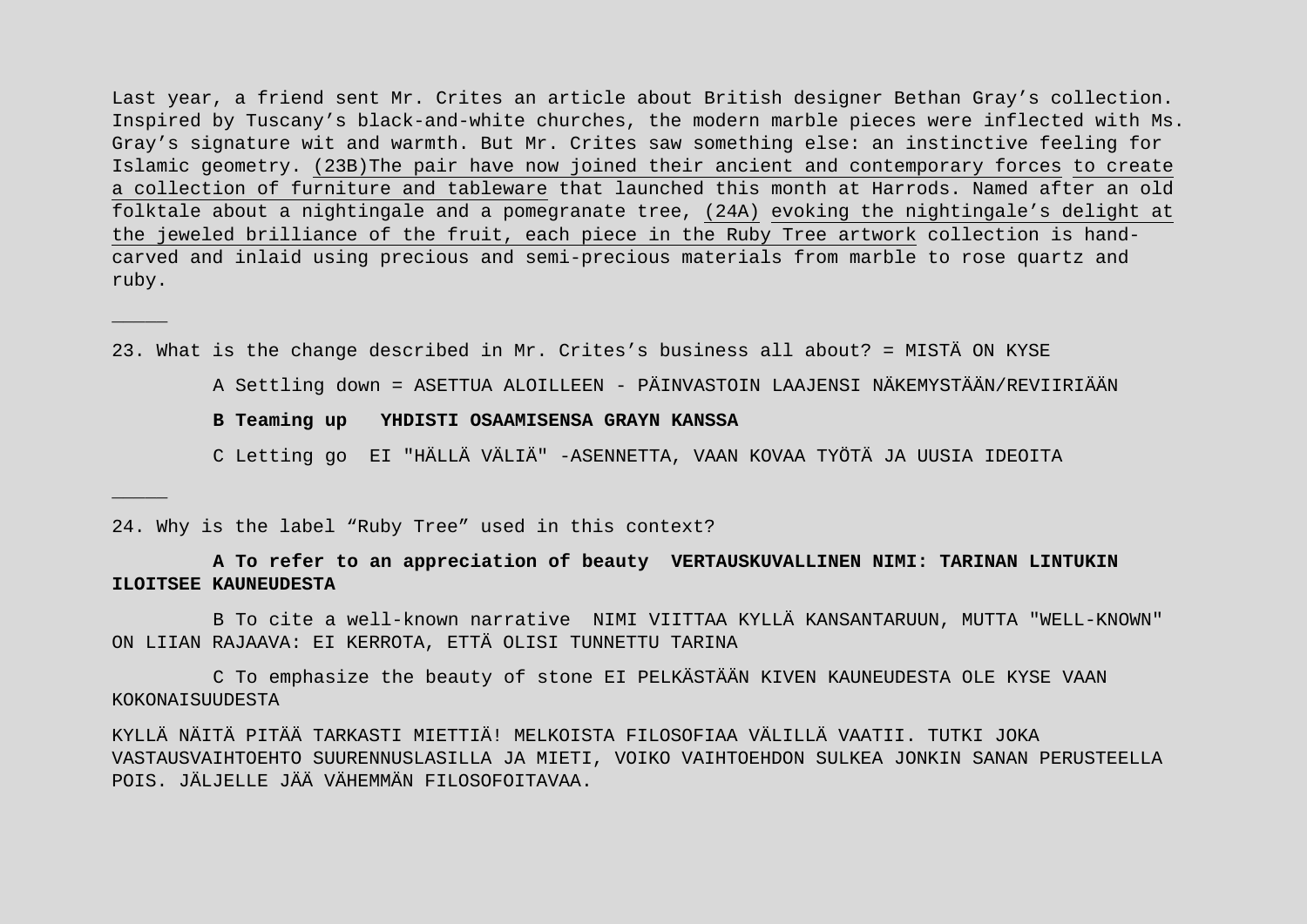For the collection, Ms. Gray immersed herself in Islamic architecture, particularly the Taj Mahal and the renowned dome of the early 17th-century Sheikh Lotfollah Mosque in Iran. But she also found inspiration in the material – large rocks of fine precious stone – and the skills of the Saray craftsmen. (25C)"I would not have thought that these things were possible today," says Ms. Gray of the artefacts with their delicate hand-carved decorations and the beautiful tables which required 400 hours each to create. (25C)Already she is testing her collaborators with new ideas for fountains, lighting and seating.

25. What characterizes Ms. Gray's current view on artwork?

\_\_\_\_\_

A She is looking for new co-workers ON INNOISSAAN NYKYISISTÄ

B She appreciates craftsmen to a certain extent RAJATTA VAIKUTTAA IHAILEVAN

**C She is inspired to keep innovating INNOISSAAN TYÖNTEKIJÖIDENSÄ OSAAMISESTA TESTAA JO UUSIA IDEOITAAN**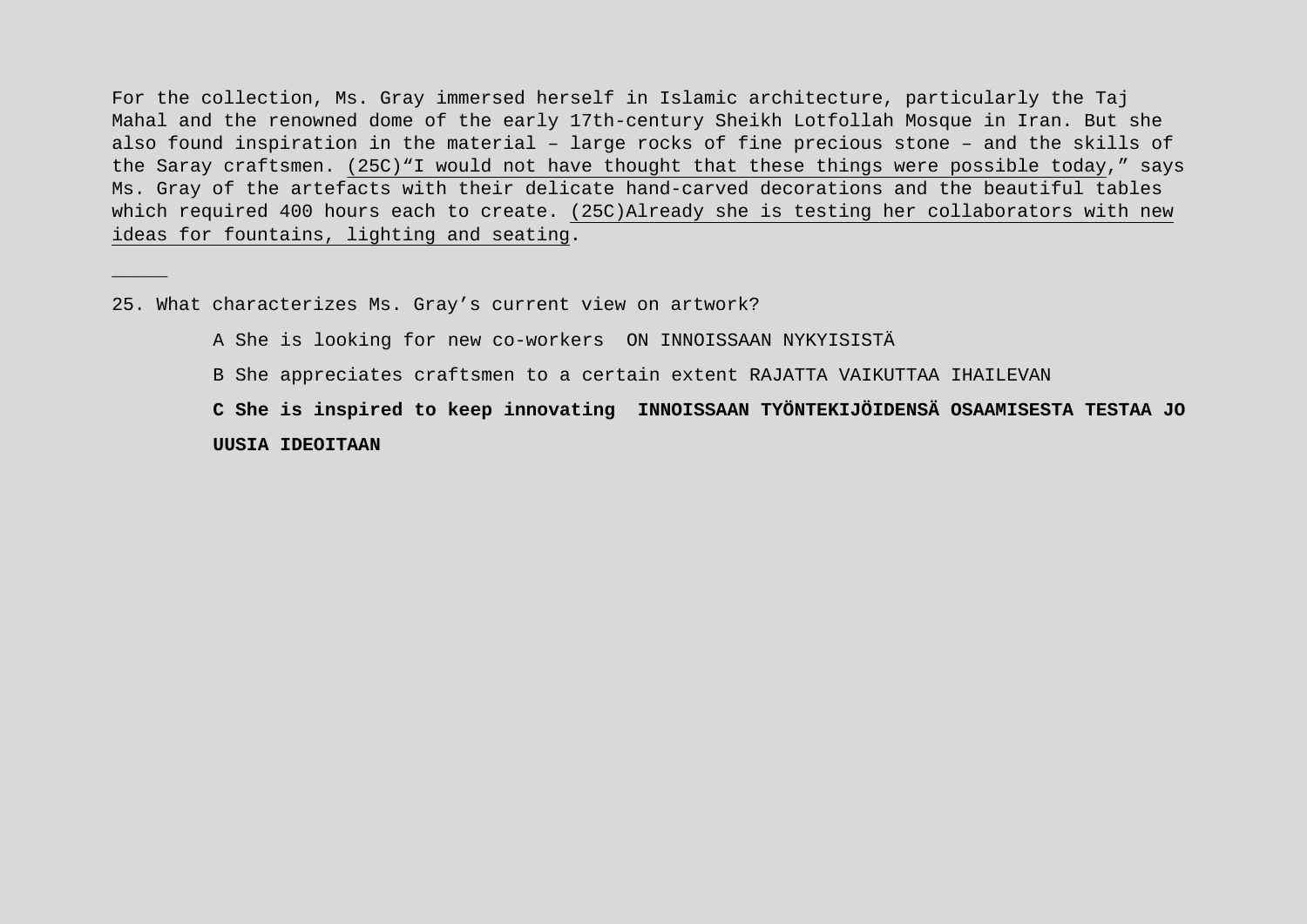## 22. What is said about Mr. Crites's career?

## **A It has resulted in one-of-a-kind facilities LOI TÄYSIN UNIIKIN HUONEKALU- JA**

#### **ASTIAMALLISTON**

B It has involved solitary work EI YKSINÄISTÄ, VAAN YHTEISTYÖTÄ GRAYN JA KÄSITYÖLÄISTEN KANSSA

C It has meant working as an employee CRITES OLI OMAN YRITYKSENSÄ PERUSTAJA (FOUNDER), JOKA HUOLEHTI ITSE YRITYKSENSÄ MENESTYKSESTÄ (FOR THE BUSINESS TO SURVIVE)- EI SIIS OLLUT PALKOLLINEN

23. What is the change described in Mr. Crites's business all about? = MISTÄ ON KYSE

A Settling down = ASETTUA ALOILLEEN - PÄINVASTOIN LAAJENSI NÄKEMYSTÄÄN/REVIIRIÄÄN

### **B Teaming up YHDISTI OSAAMISENSA GRAYN KANSSA**

C Letting go EI "HÄLLÄ VÄLIÄ" -ASENNETTA, VAAN KOVAA TYÖTÄ JA UUSIA IDEOITA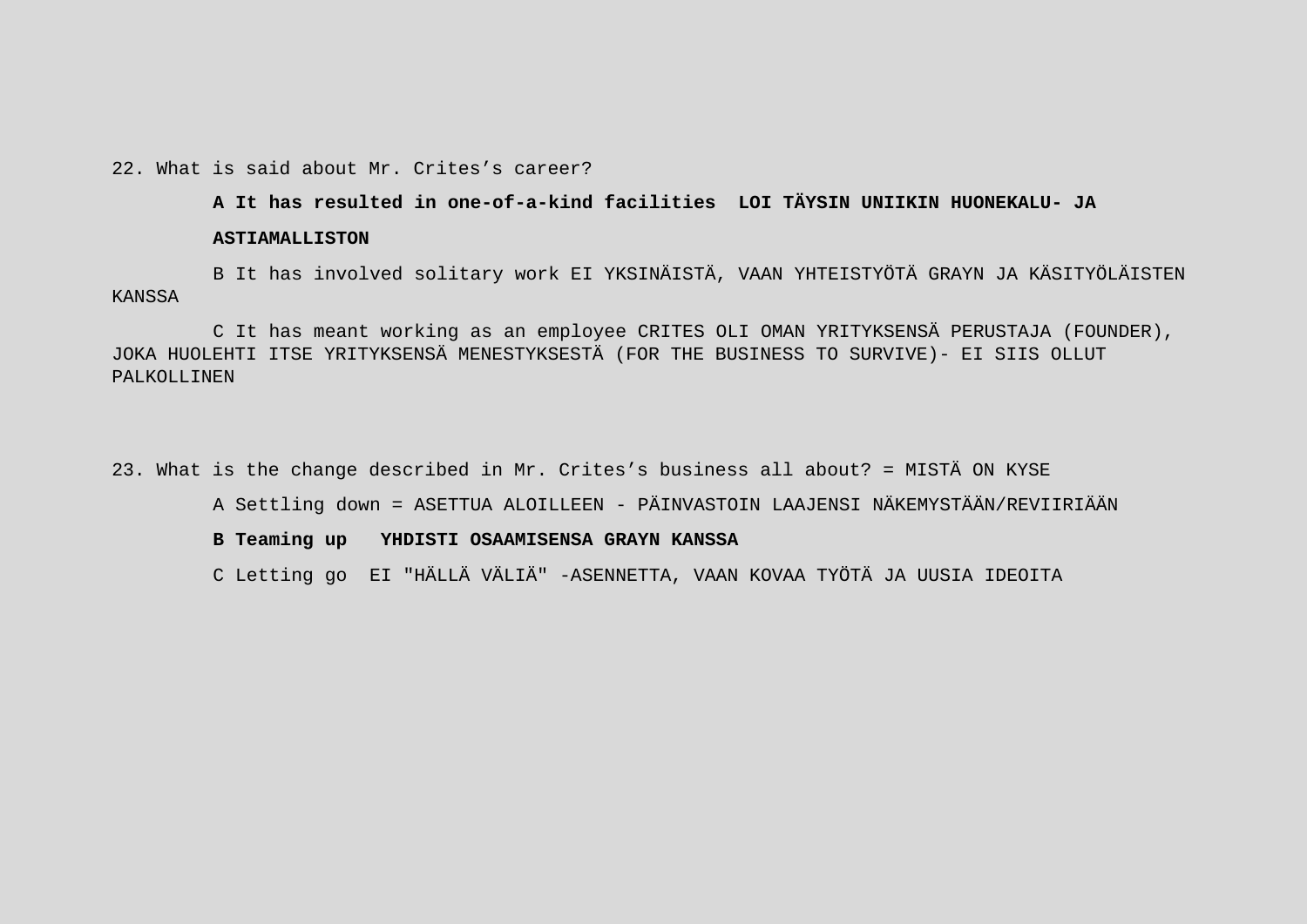24. Why is the label "Ruby Tree" used in this context?

# **A To refer to an appreciation of beauty VERTAUSKUVALLINEN NIMI: TARINAN LINTUKIN ILOITSEE KAUNEUDESTA**

B To cite a well-known narrative NIMI VIITTAA KYLLÄ KANSANTARUUN, MUTTA "WELL-KNOWN" ON LIIAN RAJAAVA: EI KERROTA, ETTÄ OLISI TUNNETTU TARINA

C To emphasize the beauty of stone EI PELKÄSTÄÄN KIVEN KAUNEUDESTA OLE KYSE VAAN KOKONAISUUDESTA

KYLLÄ NÄITÄ PITÄÄ TARKASTI MIETTIÄ! MELKOISTA FILOSOFIAA VÄLILLÄ VAATII. TUTKI JOKA VASTAUSVAIHTOEHTO SUURENNUSLASILLA JA MIETI, VOIKO VAIHTOEHDON SULKEA JONKIN SANAN PERUSTEELLA POIS. JÄLJELLE JÄÄ VÄHEMMÄN FILOSOFOITAVAA.

25. What characterizes Ms. Gray's current view on artwork?

A She is looking for new co-workers ON INNOISSAAN NYKYISISTÄ

B She appreciates craftsmen to a certain extent RAJATTA VAIKUTTAA IHAILEVAN

**C She is inspired to keep innovating INNOISSAAN TYÖNTEKIJÖIDENSÄ OSAAMISESTA TESTAA JO UUSIA IDEOITAAN**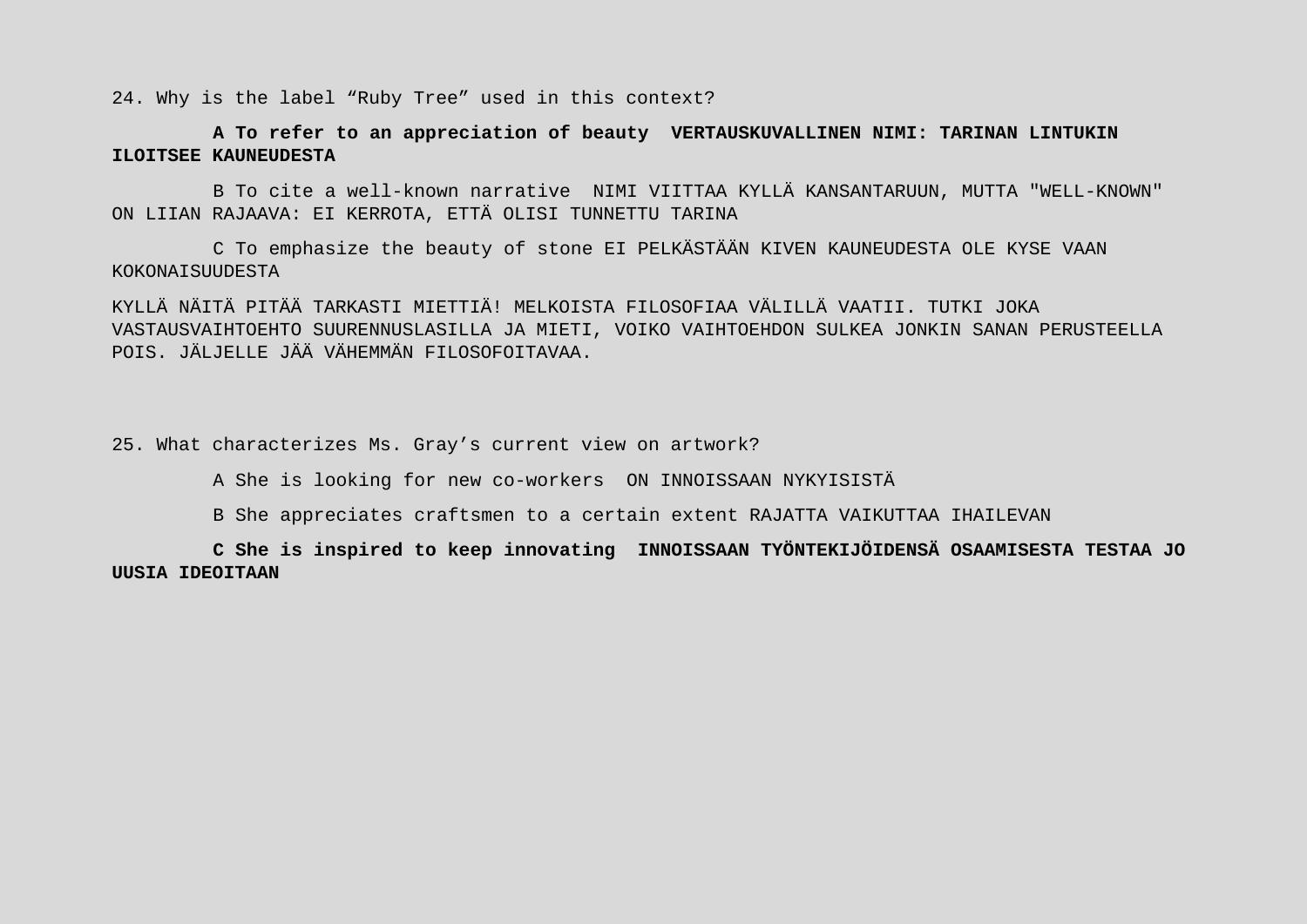**1.2 Suomenkieliset koulut: Lue seuraavat tekstit ja vastaa niiden pohjalta lyhyesti suomeksi kysymyksiin a–e. Kirjoita vastauksesi selvällä käsialalla kielikokeen vastauslomakkeen Apuolelle.**

### **Reefs Suffer Amid Surging Demand for Jewelry Coral**

TOKYO – Coral has been prized in Japanese jewelry since ancient times. As early as the Nara period, in the 8th century A.D., the royal crown of Emperor Shomu and his Empress Komyo incorporated 10 hanging, red jewelry coral beads from the Mediterranean Sea. But with the depletion of the Mediterranean's coral resources, Japan itself has increasingly become the main source of top-grade material, and the increasing demand from wealthy Chinese has encouraged a surge of poaching in Japanese waters. The Japanese and Chinese governments recently agreed to work together to stamp out jewelry coral poaching from the waters of Okinawa – a rare case of cooperation between the two countries. Hiroshi Hasegawa, an environmental chemistry professor at Kanazawa University, Japan, said there was a correlation between illicit fishing of jewelry corals and the rising affluence of Chinese consumers. "Jewelry corals are very popular in

a) Mitä Japanin ja Kiinan valtiot ovat päättäneet tehdä yhdessä, ja mikä on johtanut korallin kasvavaan suosioon?

**Ovat päättäneet lopettaa (korallien) salametsästyksen. = POACHING** 

**– JOS ET TUNNISTANUT TÄTÄ SANAA, EHKÄ HUOMASIT SAMAA TARKOITTAVAN "ILLICIT FISHING"-SANAN? USEIN VASTAUKSEN KANNALTA NÄIN KESKEISET SANAT SELITETÄÄN TEKSTISSÄ JOTENKIN - ÄLÄ SIIS HETI LANNISTU, VAAN ETSI VINKKEJÄ! (1 p.)**

**Rikkaiden kiinalaisten aikaansaama/aiheuttama kasvava kysyntä. (1 p.)** 

**TÄMÄKIN SANOTTIIN KAHDELLA ERI TAVALLA – KATSO ALLEVIIVAUKSET.** *INCREASING / RISING!* **KATSO KOHDAN 17 KOMMENTTI, JOKA ON TEHTY TÄSTÄ KYSYMYKSESTÄ TIETÄMÄTTÄ. OPETTELE OIKEASTI KYSEISEN LISTAN SANAT! NIITÄ KÄYTETÄÄN PALJON.**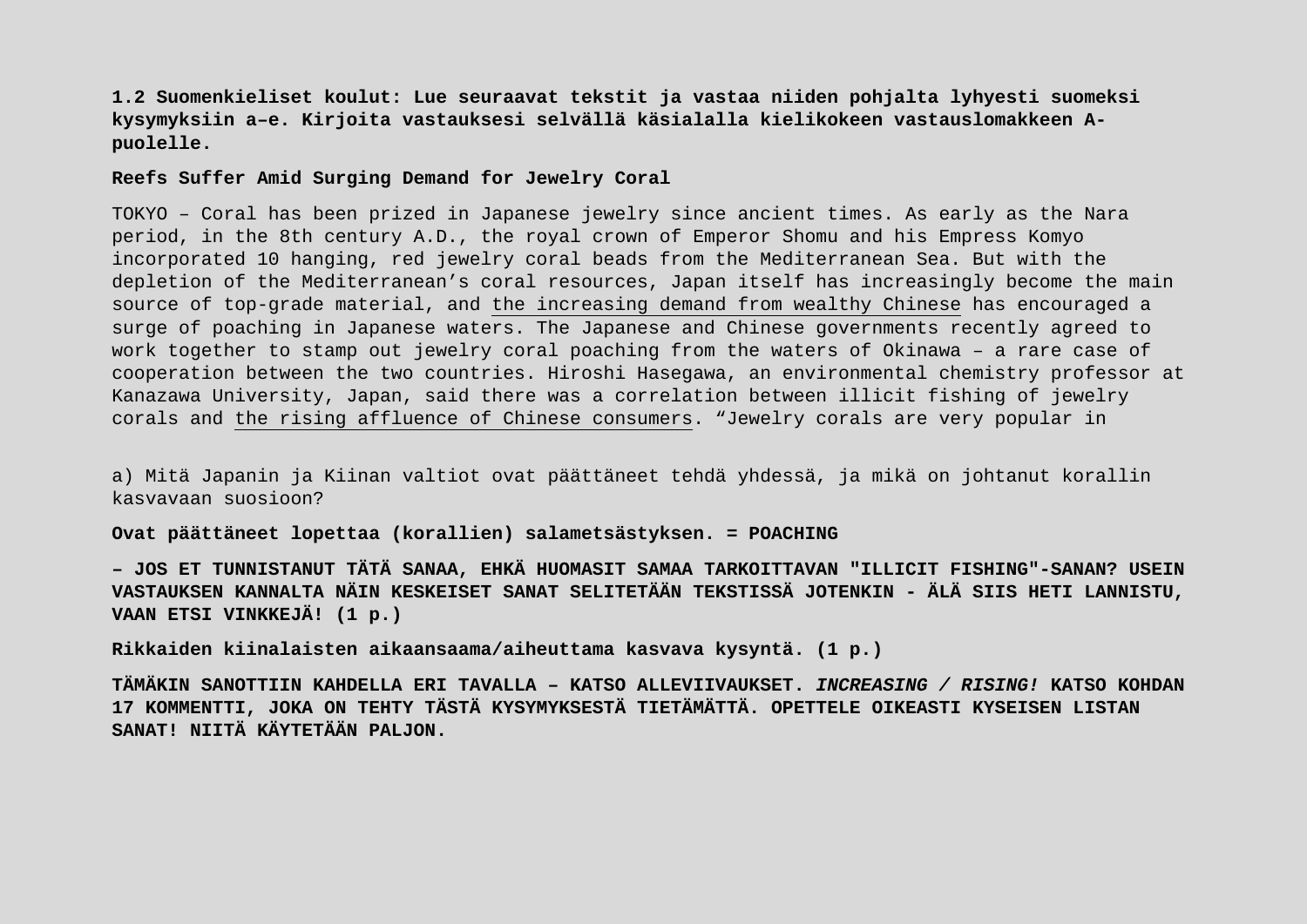Fresh research indicates that creativity, hailed as a positive change agent, actually makes people squirm. Creative ideas are dismissed in favor of ideas that are purely practical – tried and true. Objective evidence shoring up the validity of a creative proposal does not motivate people to accept it. For example, subjects had a negative reaction to a running shoe equipped with nanotechnology that adjusted fabric thickness to reduce blisters.

b) Minkä reaktion luovuus aiheuttaa ihmisissä? Miten nanoteknologiaa oli käytetty juoksukengissä?

**Saa heidät kiemurtelemaan/vääntelehtimään / tuntemaan olonsa epämukavaksi. (1 p.)**

**EHKÄ OUTOON** *SQUIRM***-SANAAN EI KAIKKI KAADU: LUE KOKO JUTTU, NIIN HUOMAAT, ETTÄ ON KYSE EPÄMUKAVASTA/RISTIRIITAISESTA OLOSTA.**

**Se säätää kankaan paksuutta rakkojen vähentämiseksi. (1 p.)**

**JOS ET YMMÄRRÄ** *KANKAAN PAKSUUTTA* **TAI** *RAKKOJEN VÄHENTYMISTÄ* **(***REDUCE!* **TAAS KS. KOHTA 17), MAINITSE TOINEN. SILLÄKIN OLISI IRRONNUT PISTE.**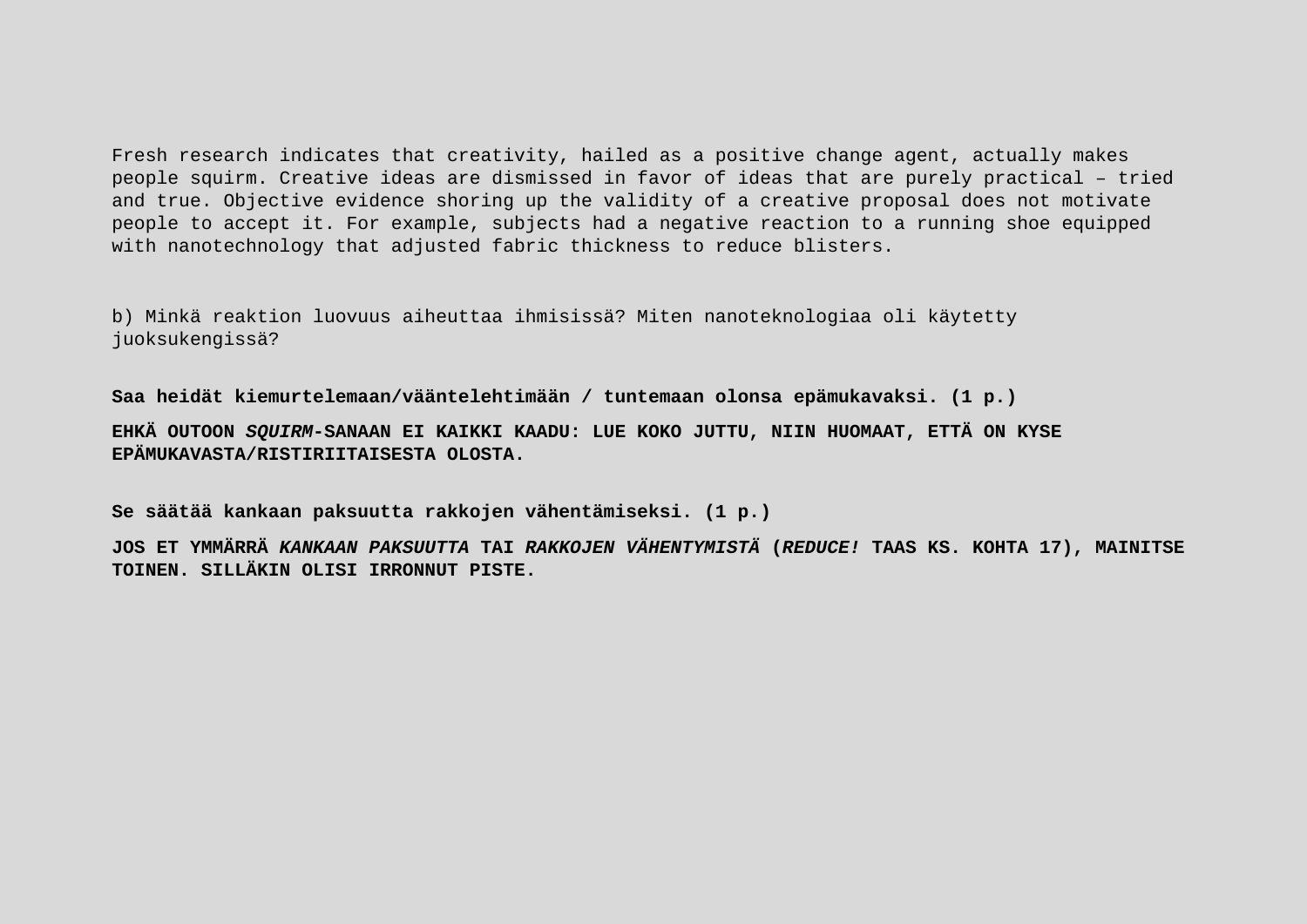## **Motivation**

– By setting specific tasks and allowing young people to work through obstacles to achieve those tasks, video games can help children learn the value of persistence. Immediate feedback provided by video games helps players solve problems and achieve greater expertise. Players can learn to see themselves as having skills and abilities they might not otherwise realize they possess. Gaming helps young people realize that intelligence is incremental, i.e., something that can increase with time and effort rather than being fixed. Immediate feedback also keeps players in the "zone of proximal development" which allows them to solve problems on their own while working towards specific goals. Since difficulty level rises as players advance, the skills they gain from gaming continue to improve with time.

c) Miten pelit voivat auttaa lapsia näkemään itsensä uusin silmin? Millaista älykkyys on?

**(Pelit antavat välittömän palautteen ja) lapset ymmärtävät että heillä on taitoja ja kykyjä,/ ymmärtävät osaavansa asioita, joista eivät tienneet. (1 p.)**

**Se voi lisääntyä harjoittelemalla. (1 p.)**

*INCREASE***!TAAS YKSI VERBI POSITIIVISTEN LISTASTA KOHDASTA 17!NÄMÄ OVAT AVAINSANASTOA. JA KAHDELLA ERI TAVALLA KERROTTIIN TÄMÄKIN VASTAUS – TAAS HUOMAAMME, ETTÄ PERIKSI EI KANNATA ANTAA, JOS JOTAIN EI YMMÄRRÄ.**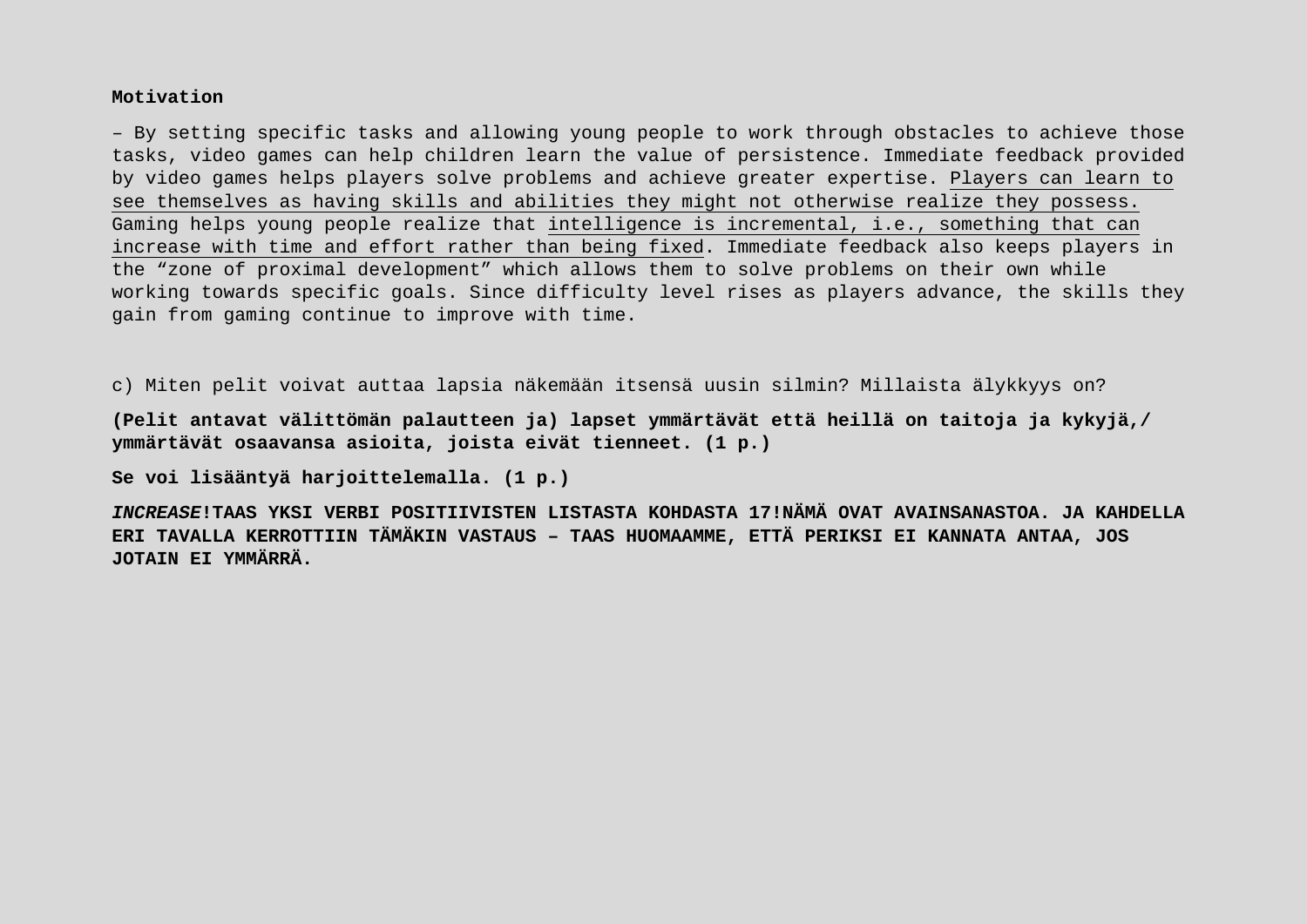As part of the award-winning EcoFire project, Australian Wildlife Centre field staff work in collaboration with indigenous and pastoral landholders to deliver fire management across 4 million hectares (13 properties) in the central and northern Kimberley. The prescribed burning season started in mid-March with aerial and ground burning operations carried out till June. Burning programs have been completed on Mornington-Marion Downs, Artesian Range and Table-land sanctuaries, and AWC staff have flown 284,890 kilometres in helicopters, dropping 60,000 incendiaries. The objective of this early season burning is to "break up" country with low intensity fires, reducing the risk of extensive late season wildfires.

d) Mitä erityistä on tulipalojen syttymisessä? Miksi tämä tapa on parempi?

**Ne sytytetään tarkoituksella/tahallaan. (1 p.) TARKOITUKSELLISUUTEEN VIITTAA MONI SANA:** *DELIVER FIRE MANAGEMENT, PRESCRIBED BURNING SEASON, GROUND BURNING OPERATIONS, BURNING PROGRAMS*

**Ehkäisevät laajoja maastopaloja. (1 p.)TAAS** *REDUCE***!VOIKO ILMAN KOHDAN 17 SANALISTAA PÄÄSTÄKÄÄN YLIOPPILAAKSI? O-P-E-T-T-E-L-E.**